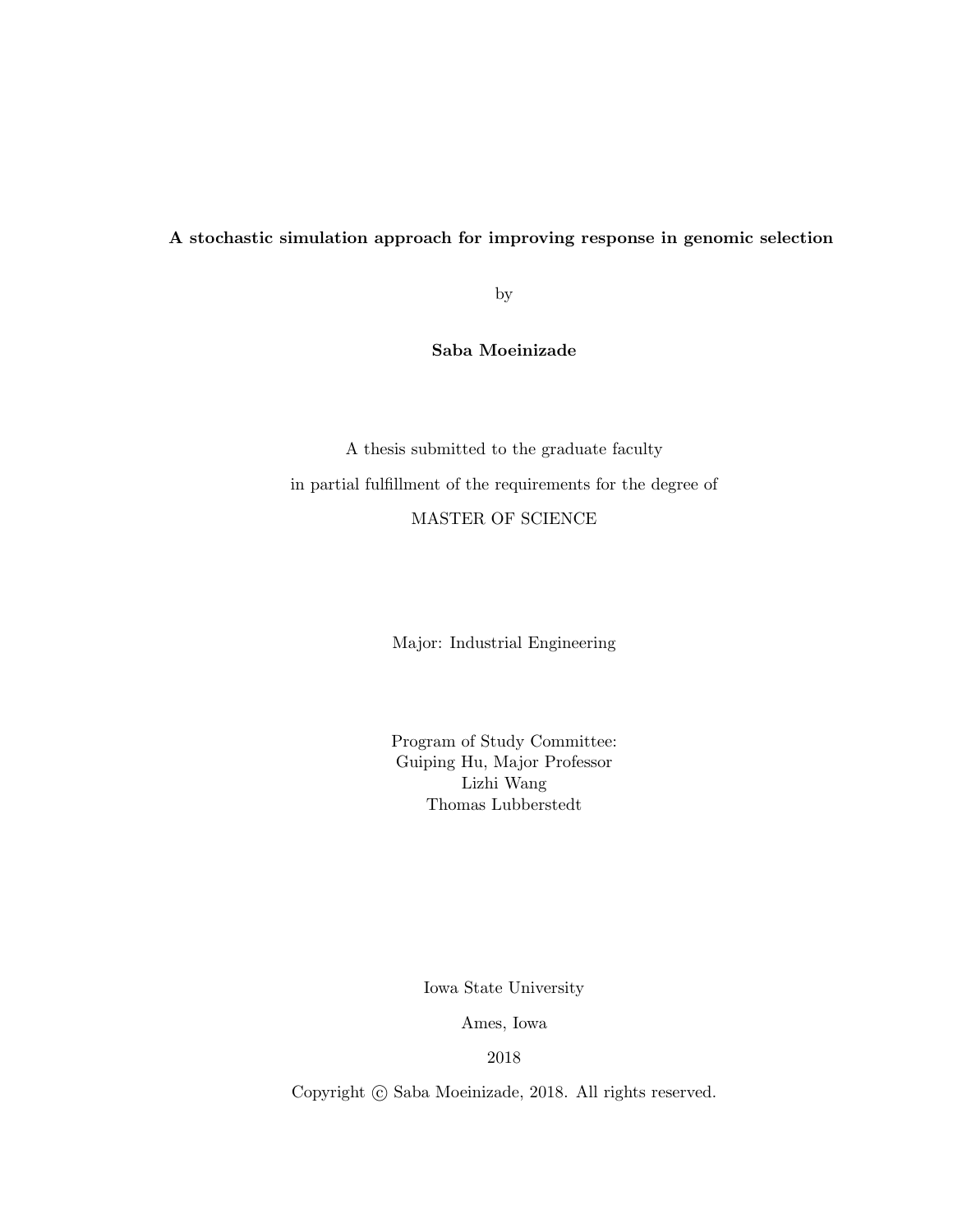# DEDICATION

I would like to dedicate this thesis to my fiance, Sina, who has been a constant source of support and encouragement during the last year. I am truly thankful for having you in my life. This work is also dedicated to my parents, Mahin and Asad, and my sister, Sama who have always loved me unconditionally and whose good examples have taught me to work hard for the things that I aspire to achieve. I would also like to thank all my friends for being so supportive during the writing of this work.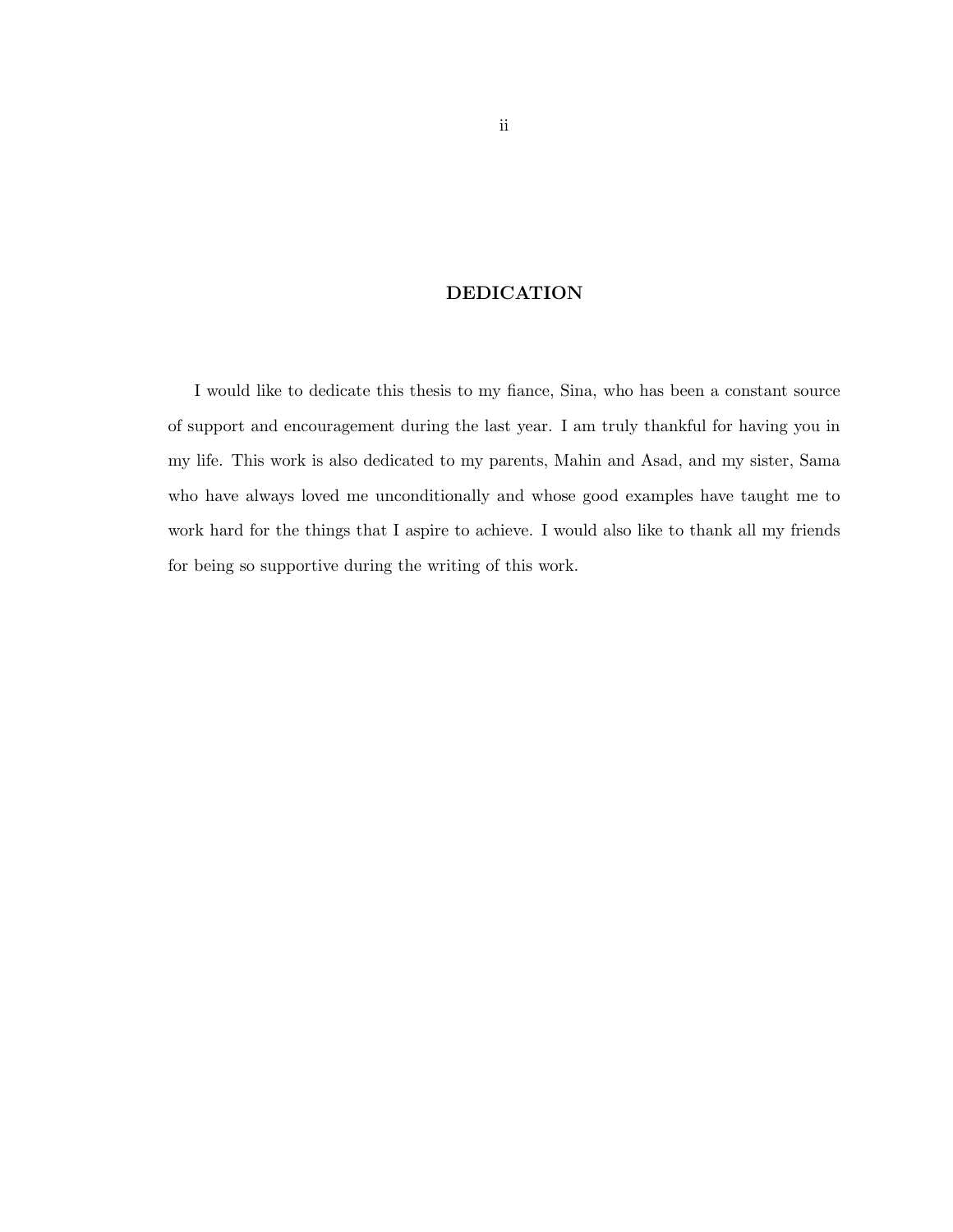# TABLE OF CONTENTS

| iv                                                                              |                         |
|---------------------------------------------------------------------------------|-------------------------|
|                                                                                 | $\overline{\mathbf{V}}$ |
| vi                                                                              |                         |
|                                                                                 | $\mathbf{1}$            |
| 1.1                                                                             | $\mathbf{1}$            |
| 1.2                                                                             | $\overline{2}$          |
| 1.3                                                                             | 3                       |
| CHAPTER 2. Look-ahead selection: A stochastic simulation approach for improving |                         |
|                                                                                 | $\overline{5}$          |
| 2.1                                                                             | 6                       |
| 2.2                                                                             | $\overline{7}$          |
| 2.2.1<br>10                                                                     |                         |
| 17<br>2.2.2                                                                     |                         |
| 2.3<br>18                                                                       |                         |
| 2.4<br>19                                                                       |                         |
| 2.5<br>23                                                                       |                         |
| 24                                                                              |                         |
| 26                                                                              |                         |
| APPENDIX A. Proof for Chapter 2<br>28                                           |                         |

iii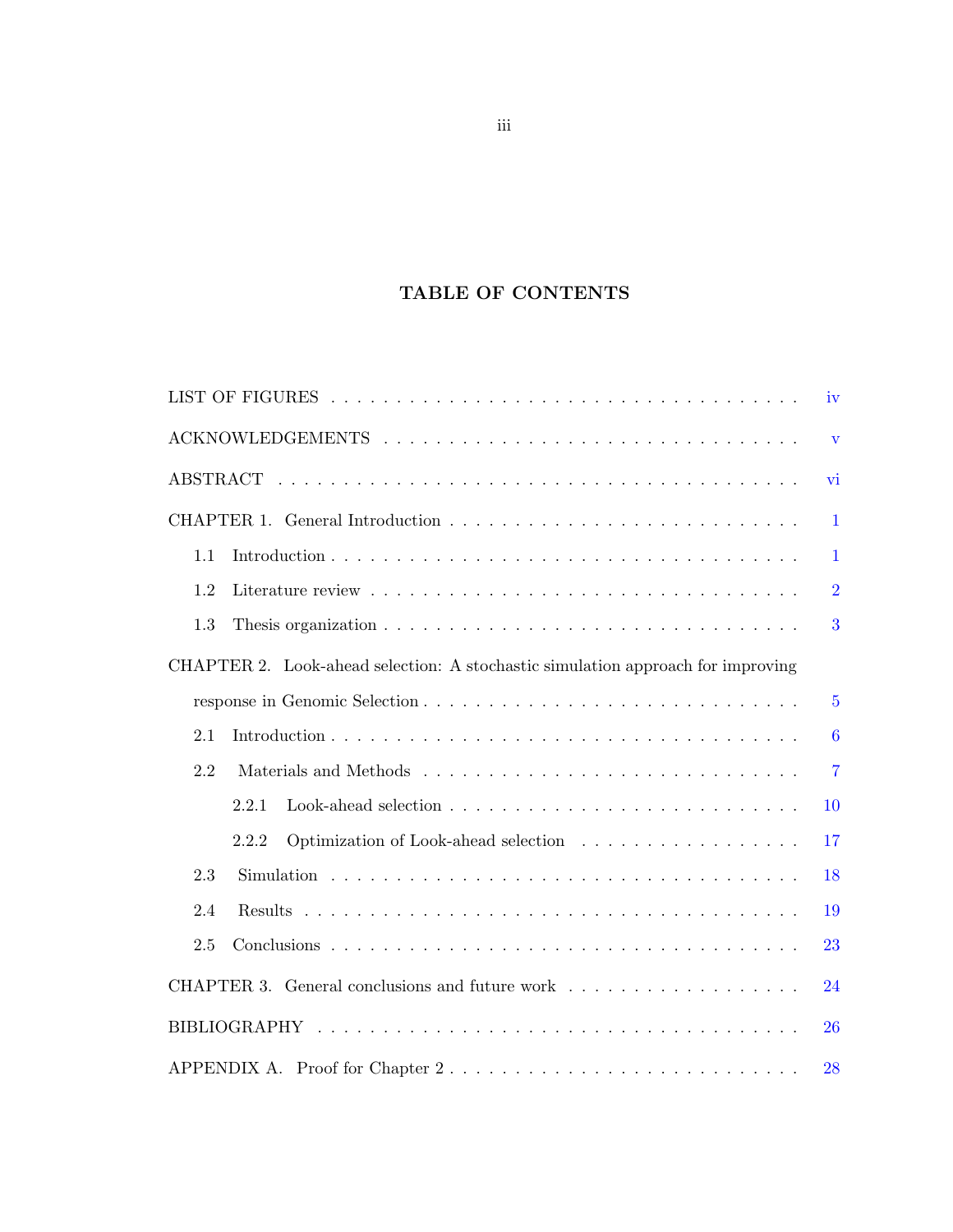# LIST OF FIGURES

<span id="page-3-0"></span>

| Figure 2.2 |                                                                                             |  |
|------------|---------------------------------------------------------------------------------------------|--|
| Figure 2.3 | The simulation diagram. $\ldots \ldots \ldots \ldots \ldots \ldots \ldots \ldots \ldots$ 18 |  |
| Figure 2.4 | CDFs of population maximum for four selection methods $20$                                  |  |
| Figure 2.5 | Genetic diversity in 10 generations for four GS methods. $\ldots$ . 21                      |  |
| Figure 2.6 | Genetic gain in 10 generations for four GS methods. 22                                      |  |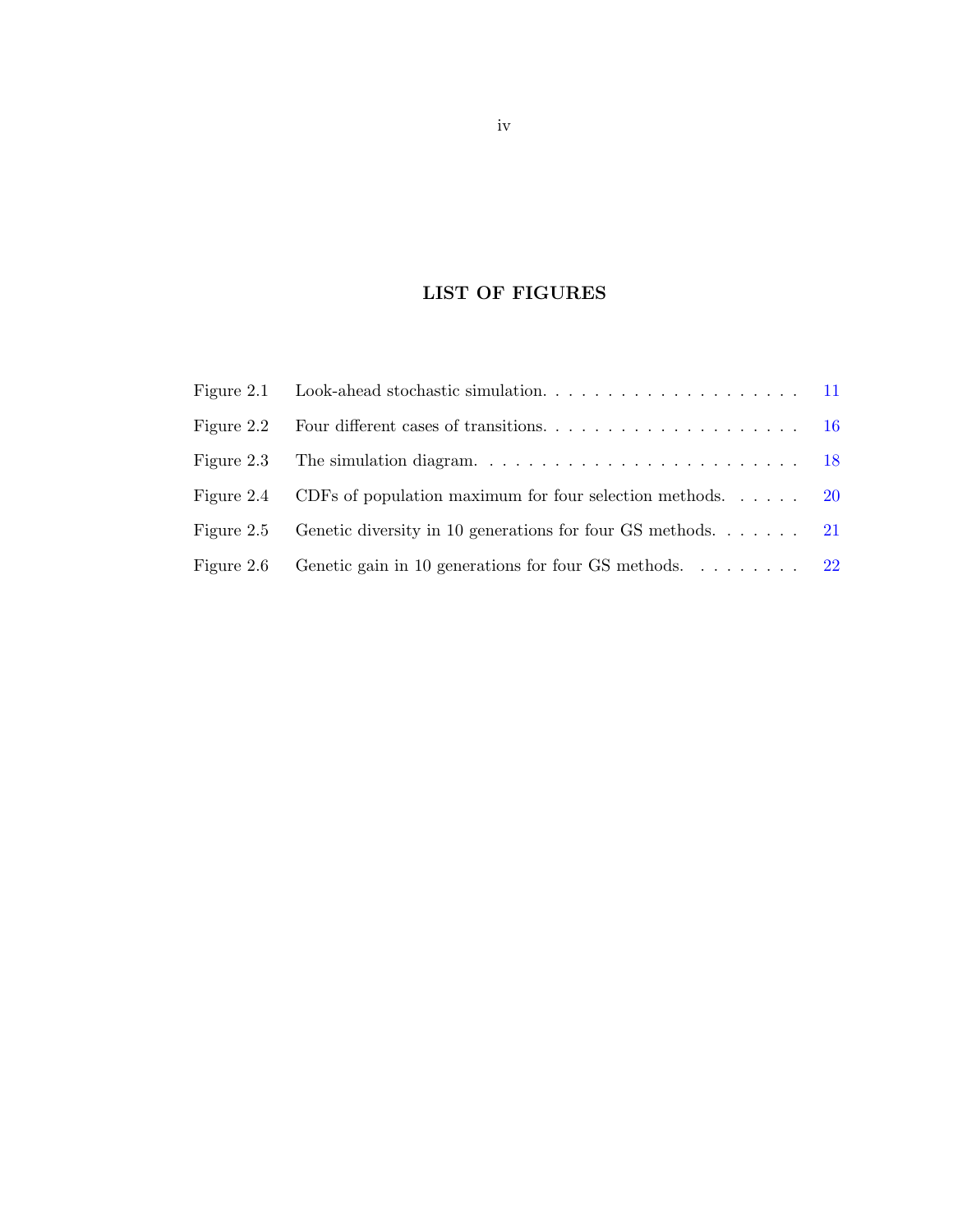# ACKNOWLEDGEMENTS

<span id="page-4-0"></span>I would like to take this opportunity to express my thanks to those who helped me with various aspects of conducting research and the writing of this thesis. First and foremost, Dr. Guiping Hu and Dr. Lizhi Wang for their guidance, patience and support throughout this research and the writing of this thesis. Their insights and words of encouragement have often inspired me and renewed my hopes for completing my graduate education. I would also like to thank my committee member, Dr. Thomas Lubberstedt for his effort and contribution to this work. Additionally, I would like to thank Hieu Pham for proofreading my manuscript.

This work is supported by Agriculture and Food Research Initiative Grant no. 2017- 67007-26175/Accession No. 1011702 from the USDA National Institute of Food and Agriculture. Any opinions, findings, conclusions, or recommendations expressed in this publication are those of the author(s) and do not necessarily reflect the view of the U.S. Department of Agriculture. This work is also supported by the Plant Sciences Institutes Faculty Scholars program at Iowa State University.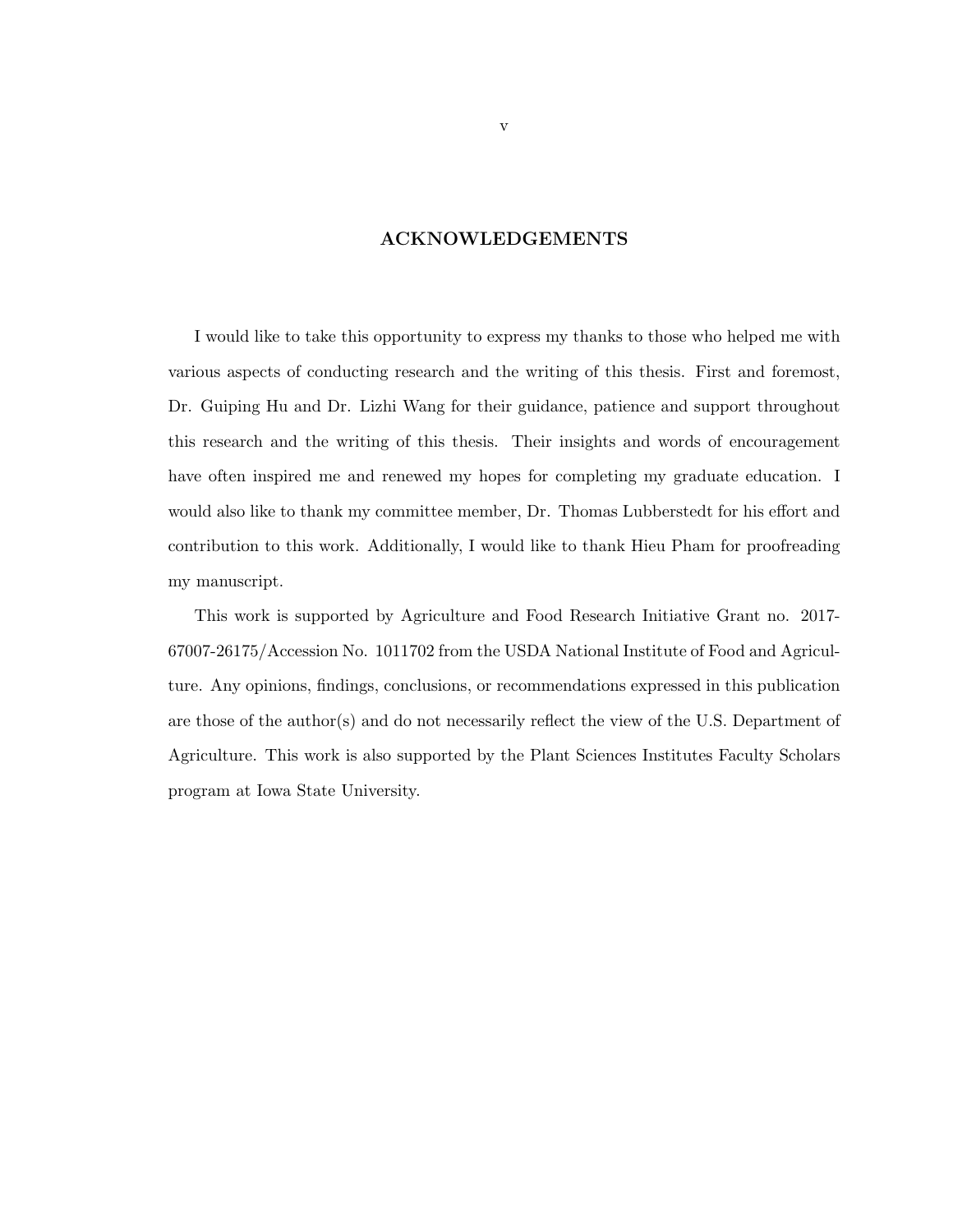# ABSTRACT

<span id="page-5-0"></span>The world population is increasing rapidly and is projected to hit 9.1 billion by 2050. As the demand for food increases, agriculture production will continue to play a significant role. As a method to maintain and increase agriculture production, plant breeding is critical. To improve efficiency in the plant breeding process, an interdisciplinary effort is needed. Operations research as a discipline focuses on decision making and efficient and effective strategy design. In this thesis, operations research tools of simulation, optimization and mathematical modeling are applied to plant breeding, specifically Genomic Selection (GS). GS techniques allow breeders to select the best plants to make crosses by predicting, for example, the heights of the plants using the genotypic data at an early stage of the plant growth cycle, saving both time and cost that would otherwise be necessary to grow the plants to maturity before their heights can be measured. A major limitation of existing GS approaches is the trade-off between short-term genetic gains and long-term growth potential. Some approaches focus on achieving short-term genetic gains at the cost of losing genetic diversity for long-term gains, and others aim to maximize the long-term genetic gains but are unable to achieve it by the breeding deadline. Our contribution is to define a new lookahead method for assessing a selection decision, which evaluates the probability to achieve both genetic diversity and breeding deadline. Moreover, we propose a heuristic algorithm to find an optimal selection decision with respect to the new method. Our new selection method outperforms the other selection methods in the literature.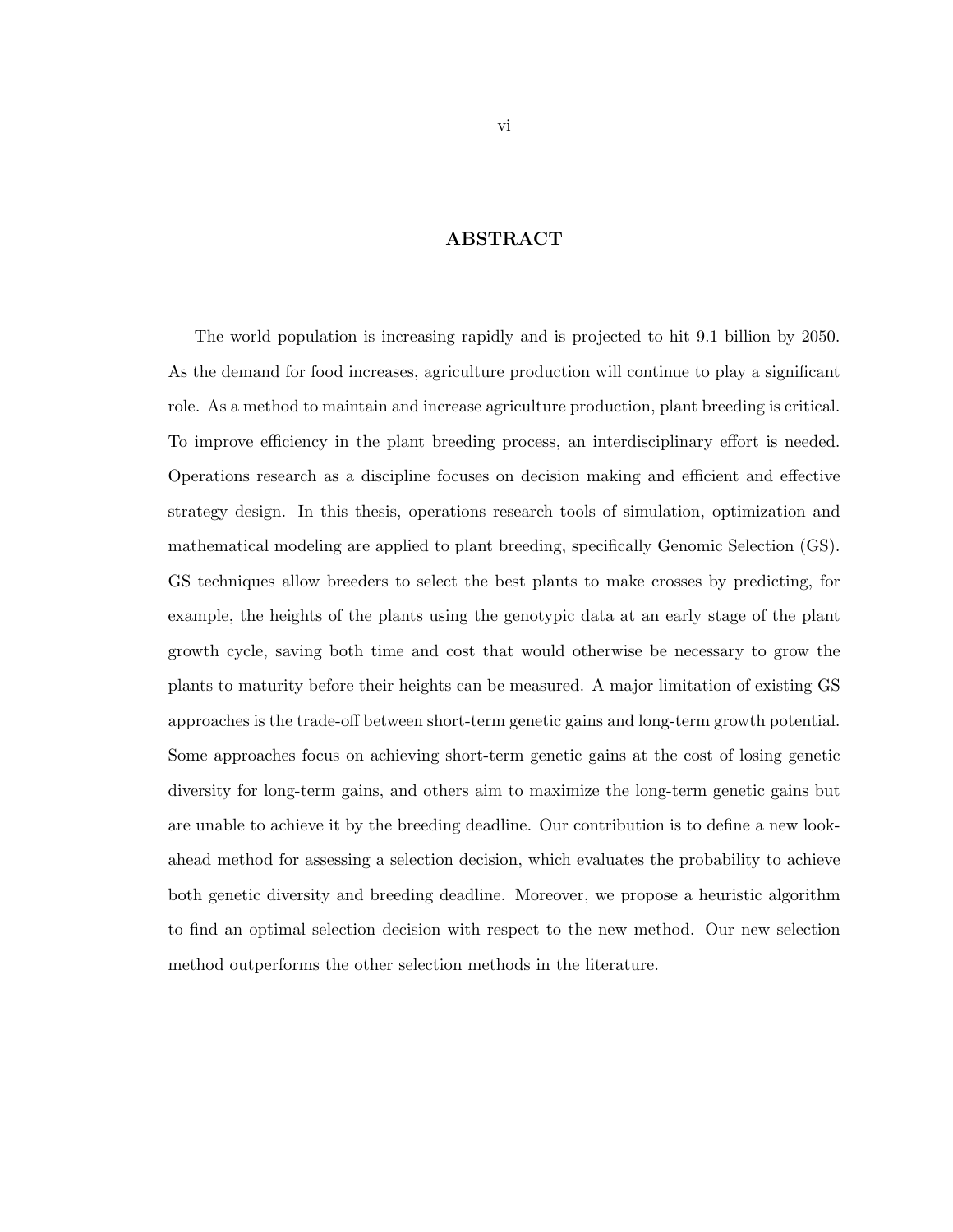#### <span id="page-6-0"></span>CHAPTER 1. General Introduction

#### 1.1 Introduction

Humans have been breeding plants for food since the dawn of agriculture. Today, we know that the impact of agriculture is profound on humanity. The world population is growing fast and is projected to hit 9.1 billion by 2050. Feeding the growing population is a daunting challenge. Producing new crop varieties that offer higher yields but require less water, fertilizers or other inputs would greatly help. Plant breeding as a discipline has been instrumental in this area. National Association of plant breeders defines plant breeding as the science driven creative process of developing new plant varieties which involves crossing parental plants to obtain the best characteristics for the future generation.

To improve the efficiency in the breeding process an interdisciplinary effort is needed. Operations research (OR) as a discipline focuses on decision and strategy design. OR is an analytical method of problem-solving to achieve efficient and effective decisions. Analytical methods used in OR include mathematical modeling, simulation, optimization, and statistics.

The gap between engineering and plant breeding brings several opportunities and challenges for operations researchers. Trait introgression and genomic selection are two existing challenges. In recent years, operations research tools have been applied to multi-allelic introgression Han et al. (2017), and genomic selection Goiffon et al. (2017). This thesis explores the application of operations research to improve response in genomic selection by designing a new method, Look-ahead selection with emphasis on optimizing selection, mating strategies, and resource allocation given a breeding timeline.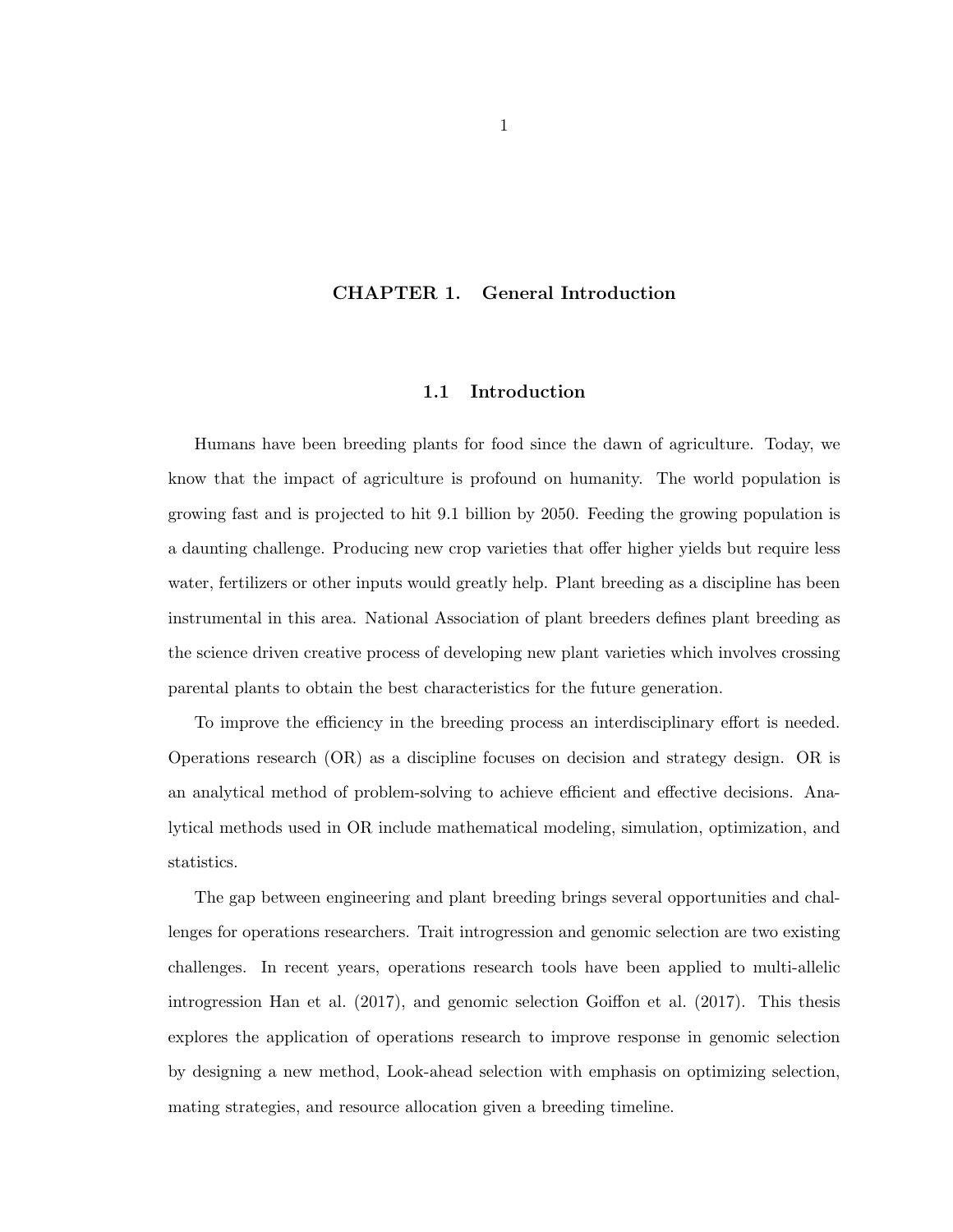#### 1.2 Literature review

<span id="page-7-0"></span>Since the late 19th century, plant breeders have been relying on phenotypic selection to improve plant verieties. Plants with desirable phenotypes were selected as the breeding parents. With the advent of molecular markers in the late 1970s, advances have been made in the plant breeding techniques (Brumlop and Finckh, 2011). Today, with the wider availability and reduced cost of molecular marker technology, marker assisted selection of genotypes has become viable (Mcdowell et al., 2016). Marker assisted selection (MAS) is an indirect selection process that aims to incorporate genotypic information into selection decisions (Lande and Thompson, 1990). MAS has been a useful tool for plant breeders but has some limitations in improving complex traits as it cannot capture small effect quantitative trait loci (QTL) (Heffner et al., 2010). MAS becomes less effective when selections are made for traits with many contributing genes distributed widely across a genome that have small effect (Mcdowell et al., 2016). Genomic selection aims at addressing this limitation of MAS due to its effectiveness for traits controlled by many genes with small effects.

Genomic selection (GS) is a form of marker assisted selection first proposed by Meuwissen et al. (2001) that uses phenotypic and genotypic data from past trials of individuals to build a prediction model. The model is then used to predict the value of individuals that have not been phenotyped. GS's ability to increase genetic gain has been validated through a number of simulation and empirical studies. Bernardo and Yu (2007) has compared the response resulting from GS with MARS by simulation in a bi-parental maize breeding program. They showed that GS leads to a larger response than MARS. Similarly, empirical studies in wheat populations have showed that GS results in greater prediction accuracy than MAS (Lorenz et al., 2011).

Genomic Estimated Breeding Value (GEBV) for individual plant has been adopted as the selection criterion in the original GS method and it selects individuals based on the sum of their estimated marker effects (Meuwissen et al., 2001). This approach has resulted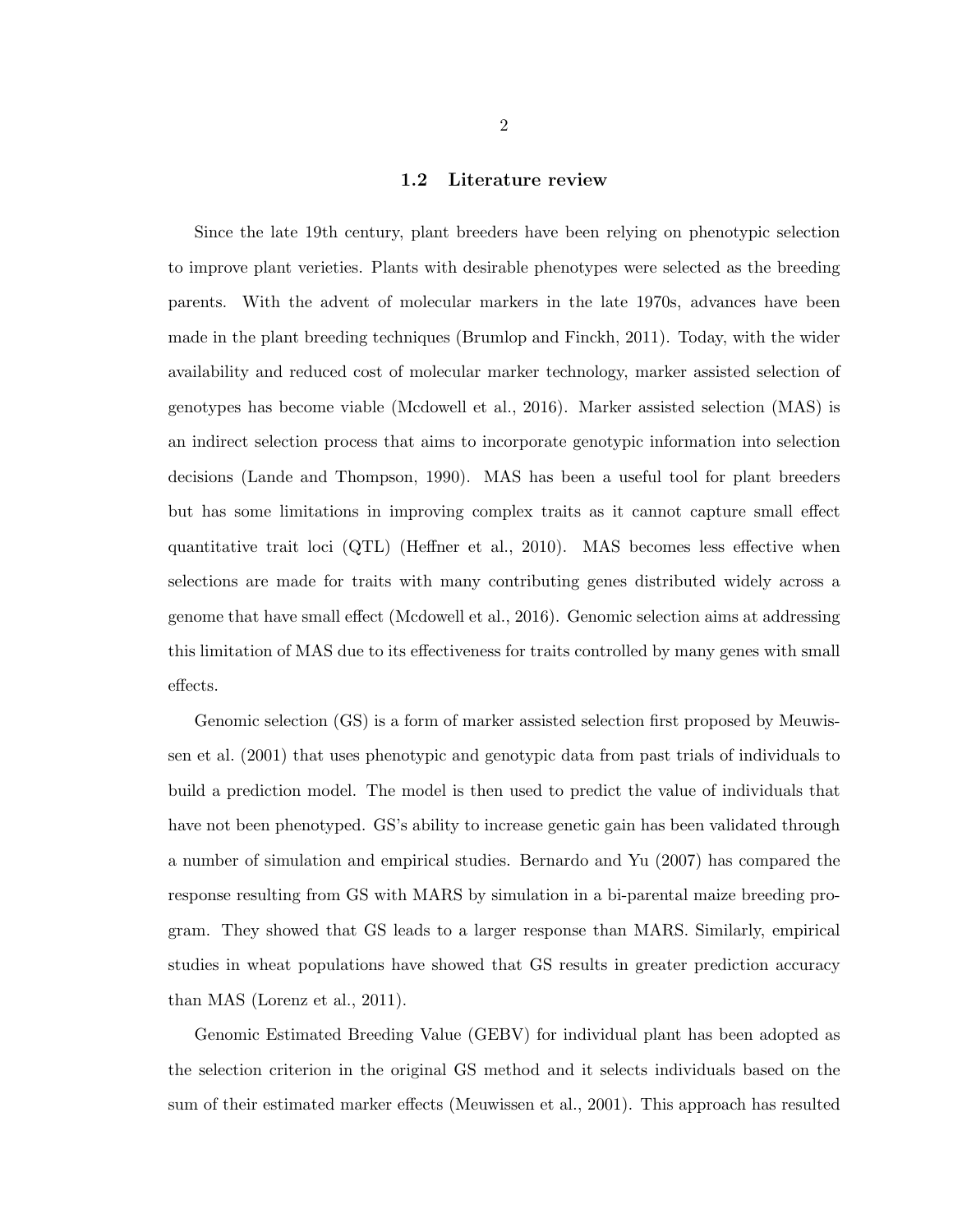<span id="page-8-0"></span>in genetic gain due to significant correlation between GEBVs and true breeding values. Since then, however, three extensions have been proposed to improve GS: weighted genomic selection (WGS) (Heffner et al., 2010), optimal haploid value (OHV) (Daetwyler et al., 2015), and optimal population value (OPV) (Goiffon et al., 2017). The conventional GS method, GEBV, can assure accelerating short-term gain, but doesn't guarantee achieving long-term gain (Jannink, 2010). To maximize long-term response, the first extension, WGS has been proposed as a variation of GS where marker effects are weighted to increase the frequency of rare favorable alleles (Goddard, 2009). The second extension, OHV calculates the breeding value of the best possible double haploid derived from an individual (Daetwyler et al., 2015). This method focuses selection on the haplotype and optimizes the breeding program toward its end goal of generating an elite fixed line (Daetwyler et al., 2015). GS, WGS, and OHV are truncation selection approaches as they rank individuals and select the top ones (typically a fraction of the population based on the available resources), but recently OPV proposed a different strategy that is population-based. OPV selects the best population based on the interactive population effects which calculates the breeding value of the best possible progeny produced after an unlimited number of generations (Goiffon et al., 2017). Like OPV, we focus on selecting sets of individuals as a unit by proposing an innovative method, look-ahead selection (LAS). Our new selection method can improve the genetic gain by maximizing the probability of producing outstanding progenies in the final targeted generation. The proposed method can focus on achieving both short-term and long-term genetic gains and has the flexibility of adjusting based on the deadline and resource availability.

#### 1.3 Thesis organization

This thesis adheres to the Iowa State University Journal Paper format. Chapter 1 begins with a general background to plant breeding and literature review. Chapter 2 contains an article to be submitted to the *Journal of Genetics* which introduces a new selection method,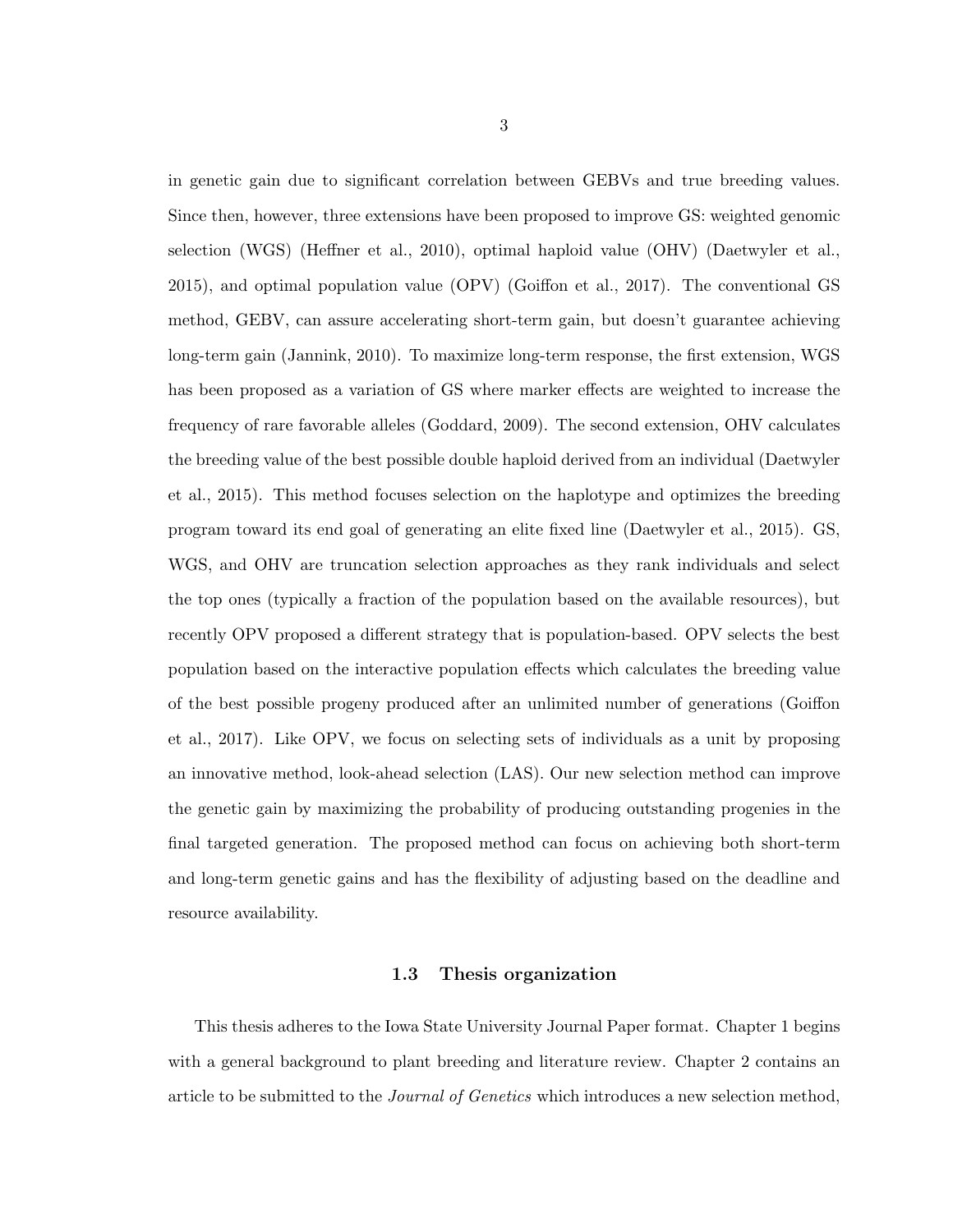Look- ahead selection with a stochastic simulation approach. Chapter 3 outlines the results with a special emphasis on potential future work.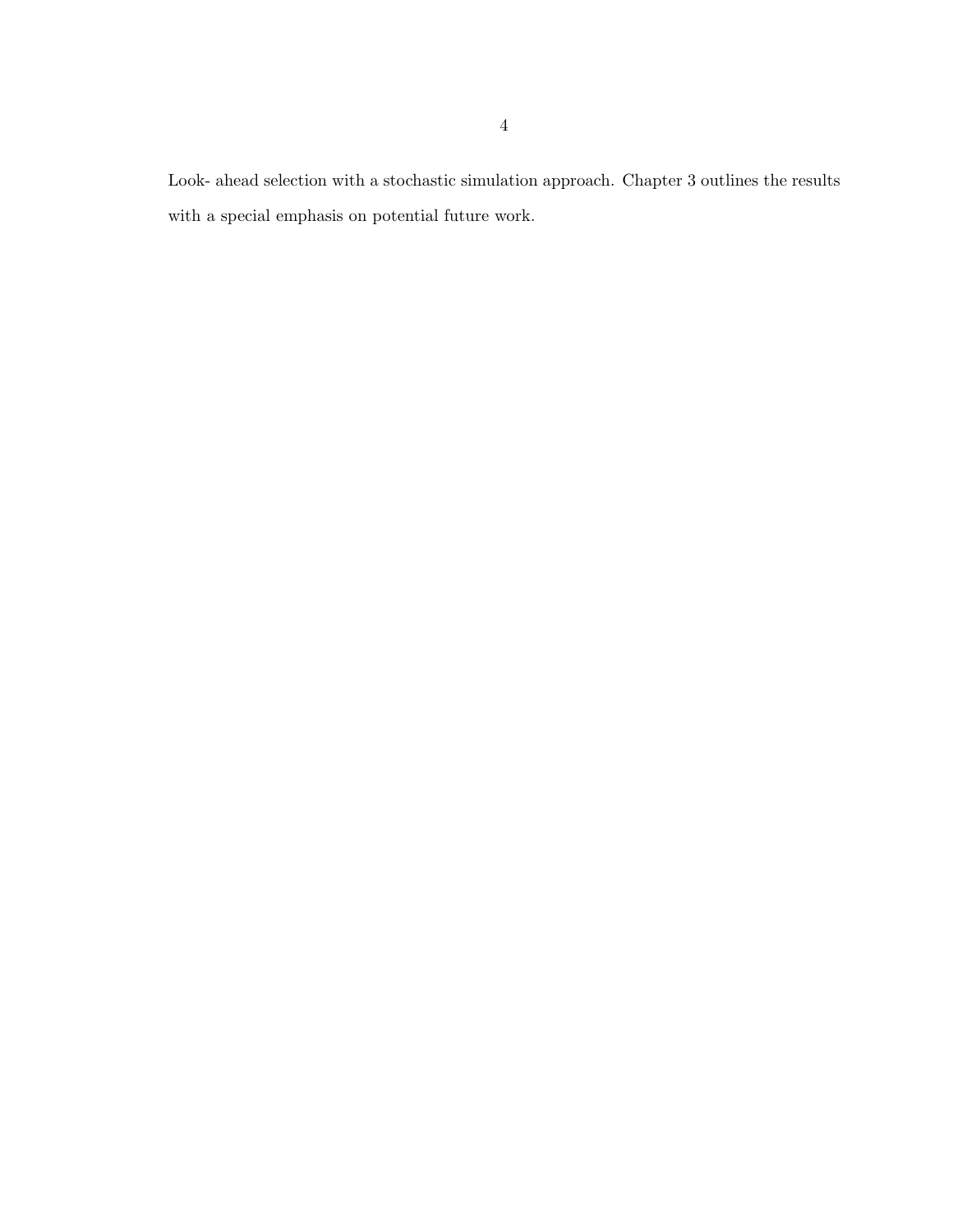# <span id="page-10-0"></span>CHAPTER 2. Look-ahead selection: A stochastic simulation approach for improving response in Genomic Selection

#### Abstract

Genotyping technologies unleashed a large amount of genotypic data for plant breeders to accelerate the rate of genetic gains. Genomic selection (GS) techniques allow breeders to select the best plants to make crosses by predicting, for example, the heights of the plants using the genotypic data at an early stage of the plant growth cycle, saving both time and cost that would otherwise be necessary to grow all plants to maturity before their heights can be measured. A major limitation of existing GS approaches is the trade-off between short-term genetic gains and long-term growth potential. Some approaches focus on achieving short-term genetic gains at the cost of losing genetic diversity for long-term gains, and others maximize the long-term genetic gains but are unable to achieve it by the breeding deadline. Our contribution is to define a new look-ahead method for assessing a selection decision, which evaluates the probability to achieve both genetic diversity and breeding deadline. Moreover, we propose a heuristic algorithm to find an optimal selection decision with respect to the new method. Our new selection method outperforms the other selection methods in the literature.

keywords: genetic gain; genomic selection; look-ahead selection; stochastic simulation; population-based selection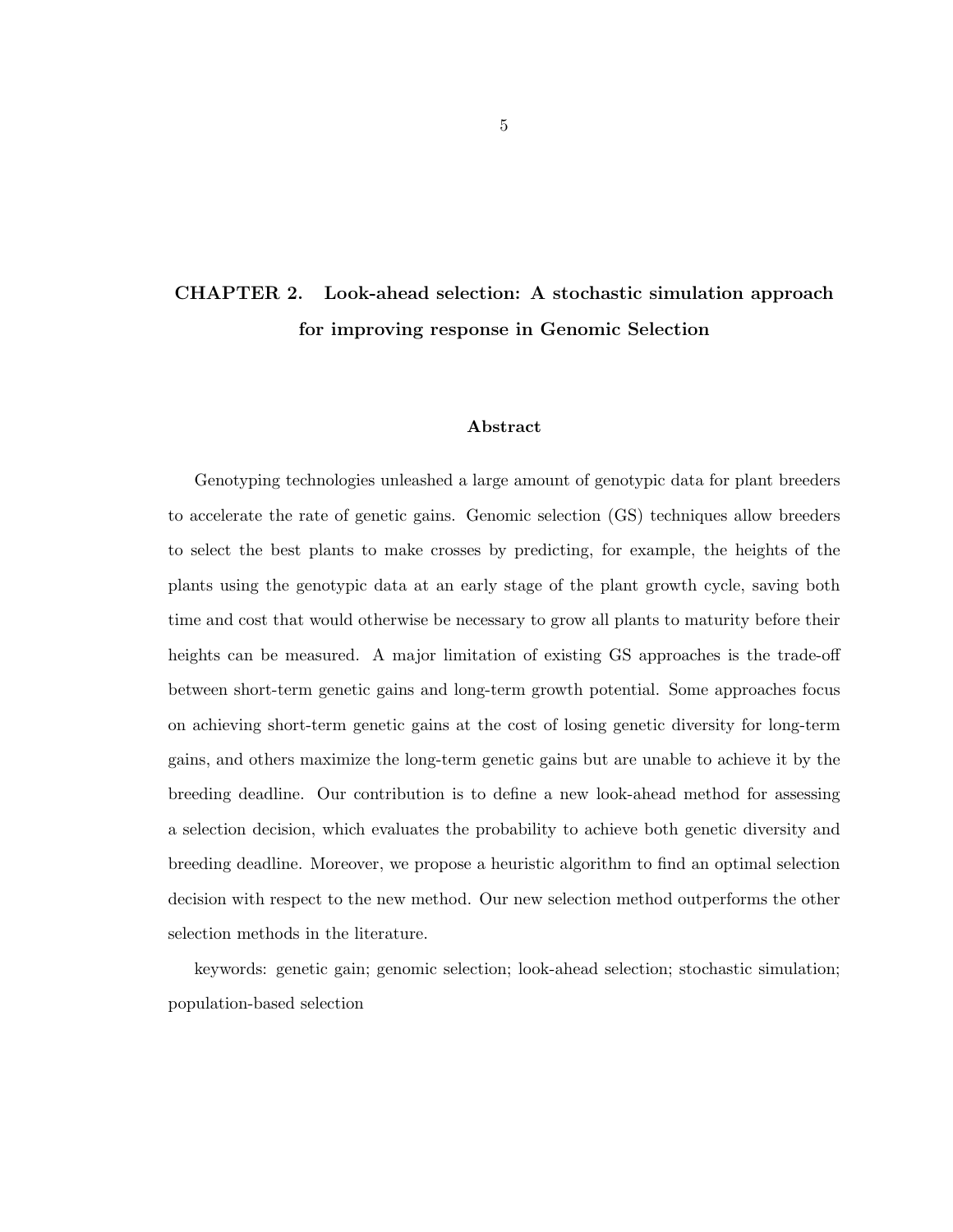#### 2.1 Introduction

<span id="page-11-0"></span>The world population is expected to grow from 7.6 billion today to 9.1 billion by 2050. Feeding all the entire population remains a significant challenge. Producing new crop varieties that offer higher yields but require less water, fertilizers or other inputs would greatly help. Plant breeding discipline has been instrumental in this area. Classical plant breeding programs rely on the phenotyping of progenies in field trials to identify superior individuals. The number of phenotyped individuals is limited by high costs and time for relevant field evaluation (Rincent et al., 2017). This reduced number of selection candidates is a major limit to genetic progress. Genomic selection (GS) allows predicting the performance of unphenotyped individuals (Rincent et al., 2017; Meuwissen et al., 2001). GS refers to using the whole genome to estimate the breeding value of selection candidates for a quantitative trait (Goddard, 2009). Genomic Estimated Breeding Value (GEBV) for individual plant has been adopted as the selection criteria in the original GS method and it selects individuals based on the sum of their estimated marker effects (Meuwissen et al., 2001). This approach has resulted in great genetic gain due to significant correlation between GEBVs and true breeding values. Since then three extensions have been proposed to improve GS: weighted genomic selection (WGS) (Heffner et al., 2010), optimal haploid value (OHV) (Daetwyler et al., 2015), and optimal population value (OPV) (Goiffon et al., 2017). The conventional GS method, GEBV, can assure accelerating short-term gain, but doesn't guarantee achieving long-term gain (Jannink, 2010). To maximize long-term response, the first extension, WGS, has been proposed as a variation of GS where marker effects are weighted to increase the frequency of rare favorable alleles (Goddard, 2009). The second extension, OHV, calculates the breeding value of the best possible double haploid derived from an individual (Daetwyler et al., 2015). This method focuses selection on the haplotype and optimizes the breeding program toward its end goal of generating an elite fixed line (Daetwyler et al., 2015). GS, WGS, and OHV are truncation selection approaches as they rank individuals and select the top ones (typically a fraction of the population based on the available re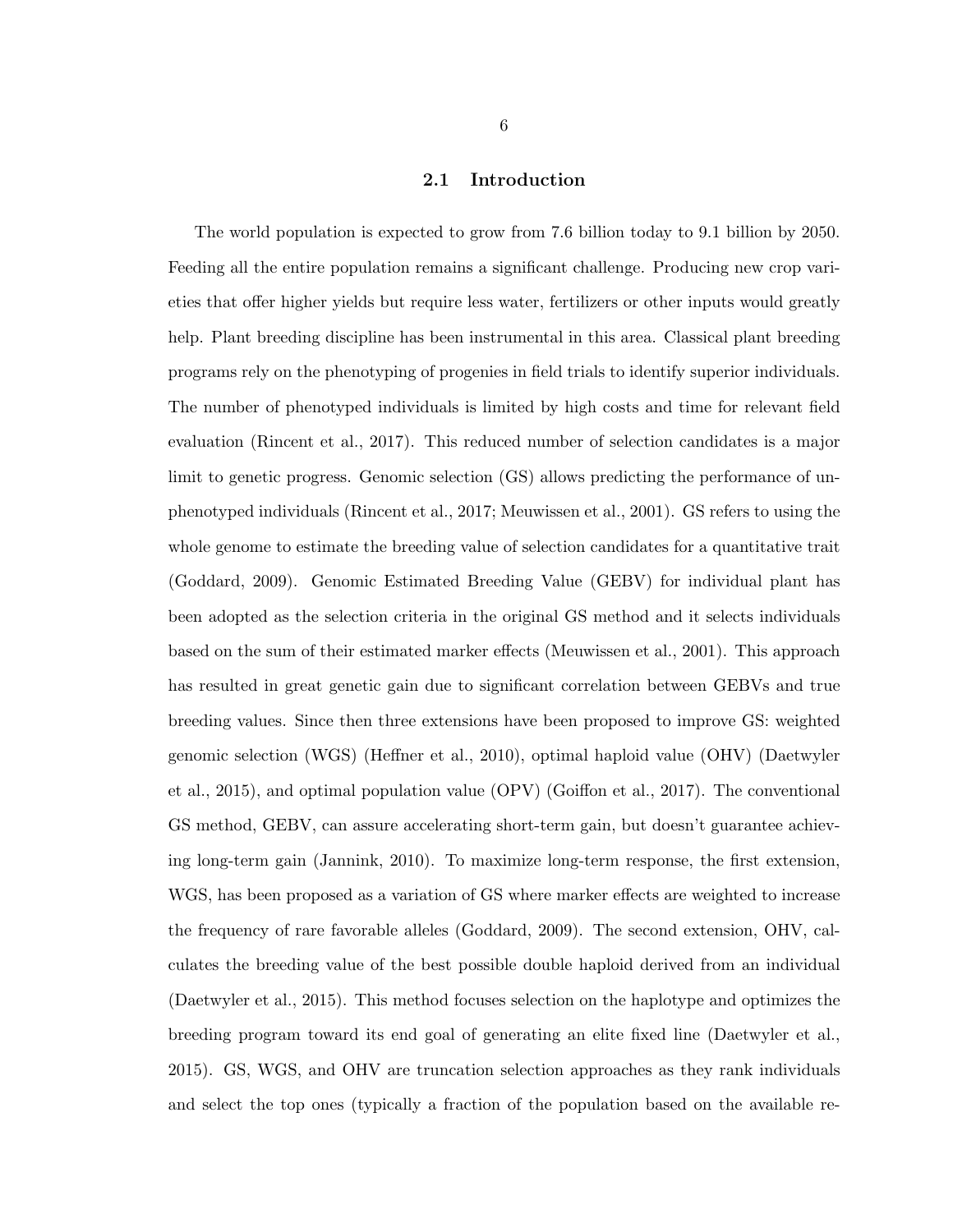<span id="page-12-0"></span>sources), but recently OPV proposed a different strategy that is population-based. OPV selects the best population based on the interactive population effects which calculates the breeding value of the best possible progeny produced after an unlimited number of generations (Goiffon et al., 2017). Like OPV, we focus on selecting sets of individuals as a unit by proposing an innovative method, look-ahead selection (LAS). Our new selection method can improve the genetic gain by maximizing the probability of producing outstanding progenies in the final targeted generation. The proposed method can focus on achieving both short-term and long-term genetic gains and has the flexibility of adjusting based on the deadline and resource availability.

#### 2.2 Materials and Methods

In this section, we present a uniform formula for all existing GS methods namely, conventional genomic selection (CGS), weighted genomic selection (WGS), optimal haploid value (OHV), optimal population value (OPV), and our new selection method, look-ahead selection (LAS). Equations 2.1, 2.2, and 2.3 show this uniform optimization formulation. It should be observed that the only difference among these four existing methods is in their objective functions as they aim to maximize different objectives. Equations [2.4,](#page-13-0) [2.5,](#page-13-0) [2.6](#page-14-0) and [2.7](#page-14-0) show the objective functions respectively for CGS, WGS, OHV, and OPV.  $x_n$  is a binary variable that shows whether individual n is selected  $(x_n = 1)$  or not  $(x_n = 0)$ . Each method aims to select a subset of population  $(S \text{ individuals})$  as shown by equation 2.2.

$$
\max_{x} \qquad F^{GS} \tag{2.1}
$$

such that 
$$
\sum_{n=1}^{N} x_n = S
$$
 (2.2)

$$
x_n \in \{0, 1\}, n \in \{1, ..., N\}
$$
\n
$$
(2.3)
$$

Here we define the notations used in this paper:

•  $N$ : The number of individuals in the population.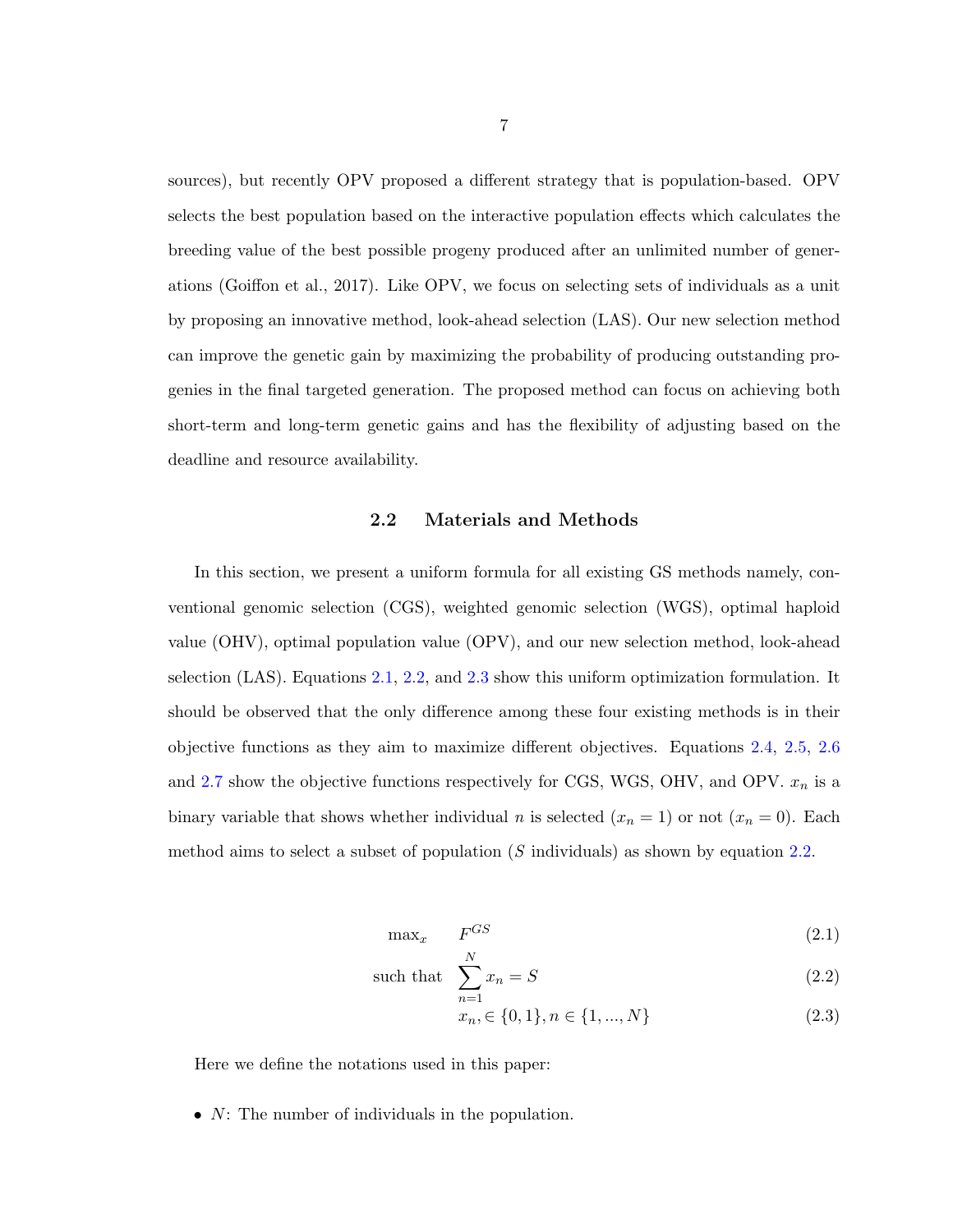- <span id="page-13-0"></span>• L: The number of marker loci.
- $G \in \{0,1\}^{L \times M \times N}$ : The genotypic information of individual n.
- $\beta_l$ : The effect of having the major allele at locus l.
- M: The ploidy of the plants. We consider that the plants are diploid so  $M = 2$ .

We break down GS methods into two groups: 1. Truncation selection; and 2. populationbased selection. In truncation selection approaches (CGS, WGS, and OHV), an individual is selected by ranking the candidates based on a method and then a fraction of the population with highest values are selected. In population-based selection approaches (OPV and LAS), a group of individuals that make the best combination are selected.

The objective function of the optimization problem,  $F^{GS}$  is formulated as  $F^{CGS}, F^{WGS}$ ,  $F^{OHV}$ , and  $F^{OPV}$  in equations 2.4, 2.5, [2.6,](#page-14-0) and [2.7](#page-14-0) respectively. As shown by Meuwissen et al. (2001), an individual's genomic estimated breeding value (GEBV) is the sum of all marker effects across the entire genome  $(2.4)$ . This conventional GS method ranks the individuals based on their GEBVs and selects the ones with highest GEBV.

$$
F^{CGS} = \sum_{n=1}^{N} \sum_{l=1}^{L} \sum_{m=1}^{2} G_{l,m,n} \beta_l x_n.
$$
 (2.4)

Simulation and some empirical studies have shown that the CGS selection results in rapid genetic gains (Hayes et al., 2009; Lorenzana and Bernardo, 2009; VanRaden et al., 2009; Jannink, 2010). However, CGS focuses on one or two cycles of selection and does not guarantee long-term gain.

WGS has been proposed as a variation of CGS model that can preserve more favorable alleles than CGS. In this model  $(2.5)$ , marker effects are weighted to increase the frequency of rare favorable alleles (Goddard, 2009) (Jannink, 2010).

$$
F^{WGS} = \sum_{n=1}^{N} \sum_{l=1}^{L} \sum_{m=1}^{2} G_{l,m,n} \frac{\beta_l}{\sqrt{\max(w_l, 1/n)}} x_n.
$$
 (2.5)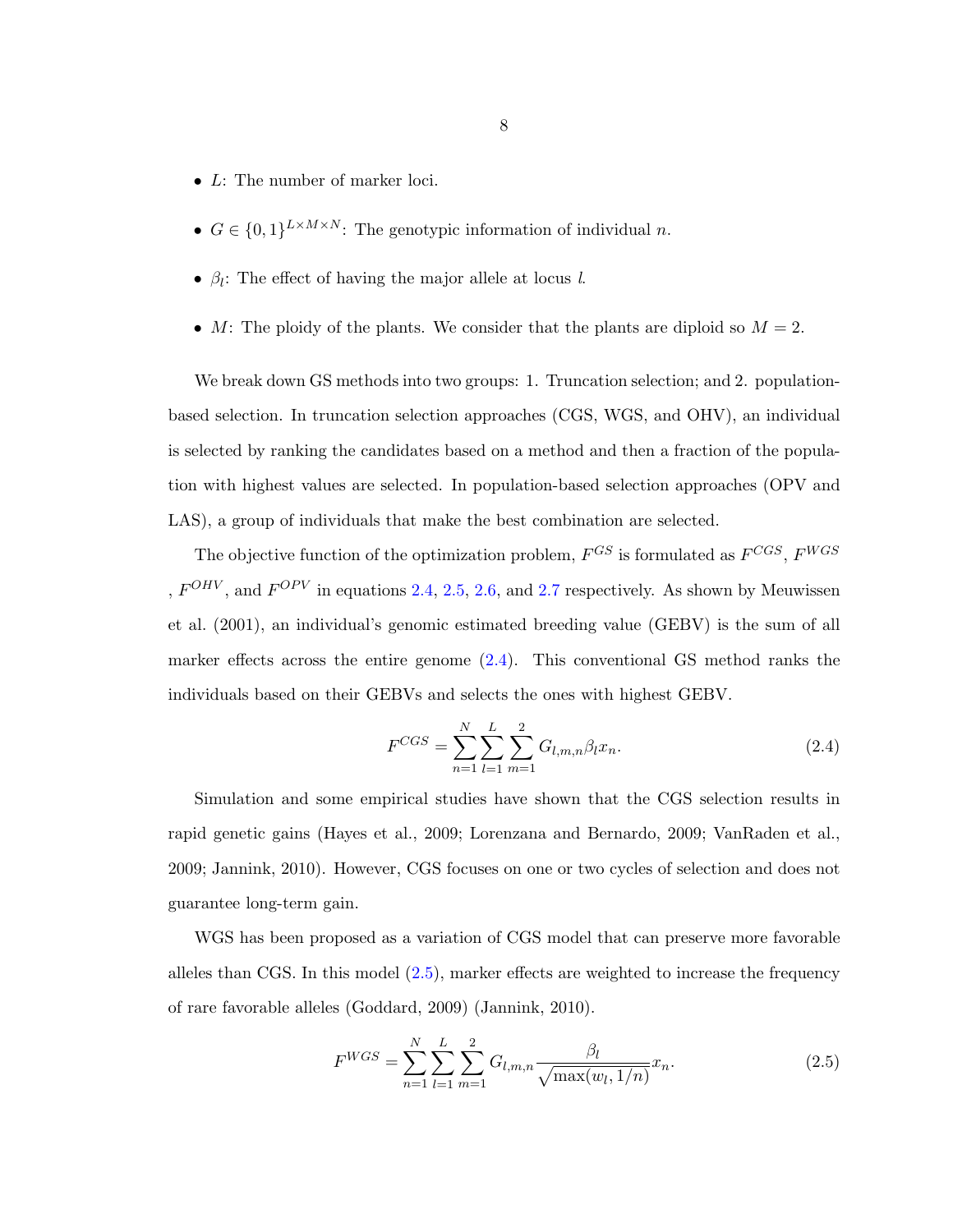<span id="page-14-0"></span>The weight,  $w_l$  is defined as the fraction of favorable alleles to the number of individuals in the population. This model gives a higher weight to the markers that have low-frequency favorable alleles.

For OHV, OPV, and our new method, LAS, we clustered markers into haplotypes to define haplotype blocks as adjacent markers are very likely to segregate together. The following definitions will be used to take the blocks into account:

- B: the number of haplotype blocks per chromosome.
- $H(b), \forall b \in \{1, ..., B\}$ : the set of marker loci that belong to haplotype block b.

Double haploids (DH) have been routinely used in breeding programs to accelerate the process. OHV has been proposed to combine the creation of double haploids with GS methods and evaluates the potential of producing elite double haploids (Daetwyler et al., 2015). Equation 2.6 shows the objective function for OHV selection. The OHV of individual  $n$  is the GEBV of the best possible DH individual derived from it. This method ranks the individuals based on their OHV and selects the best ones (Daetwyler et al., 2015).

$$
F^{OHV} = 2\sum_{n=1}^{N} \sum_{b=1}^{B} \max_{m \in \{1,2\}} \sum_{l \in H(b)} G_{l,m,n} \beta_l x_n.
$$
 (2.6)

Simulation studies have shown that OHV selection results in more genetic gain and diversity when compared to conventional GS method (Daetwyler et al., 2015).

As discussed, the second group of GS methods (OPV and LAS) focus on populationbased approaches. OPV selection, a population-based selection method, is an extension to OHV which evaluates the breeding merit of a set of individuals instead of evaluating the breeding value of a single individual (Goiffon et al., 2017). The OPV of breeding population S is the GEBV of the best possible progeny produced after an unlimited number of generations. Mathematically, OPV is defined as (Goiffon et al., 2017):

$$
F^{OPV} = 2 \sum_{b=1}^{B} \max_{n \in \{1, \dots, N\}} \max_{m \in \{1, 2\}} \sum_{l \in H(b)} G_{l, m, n} \beta_l x_n.
$$
 (2.7)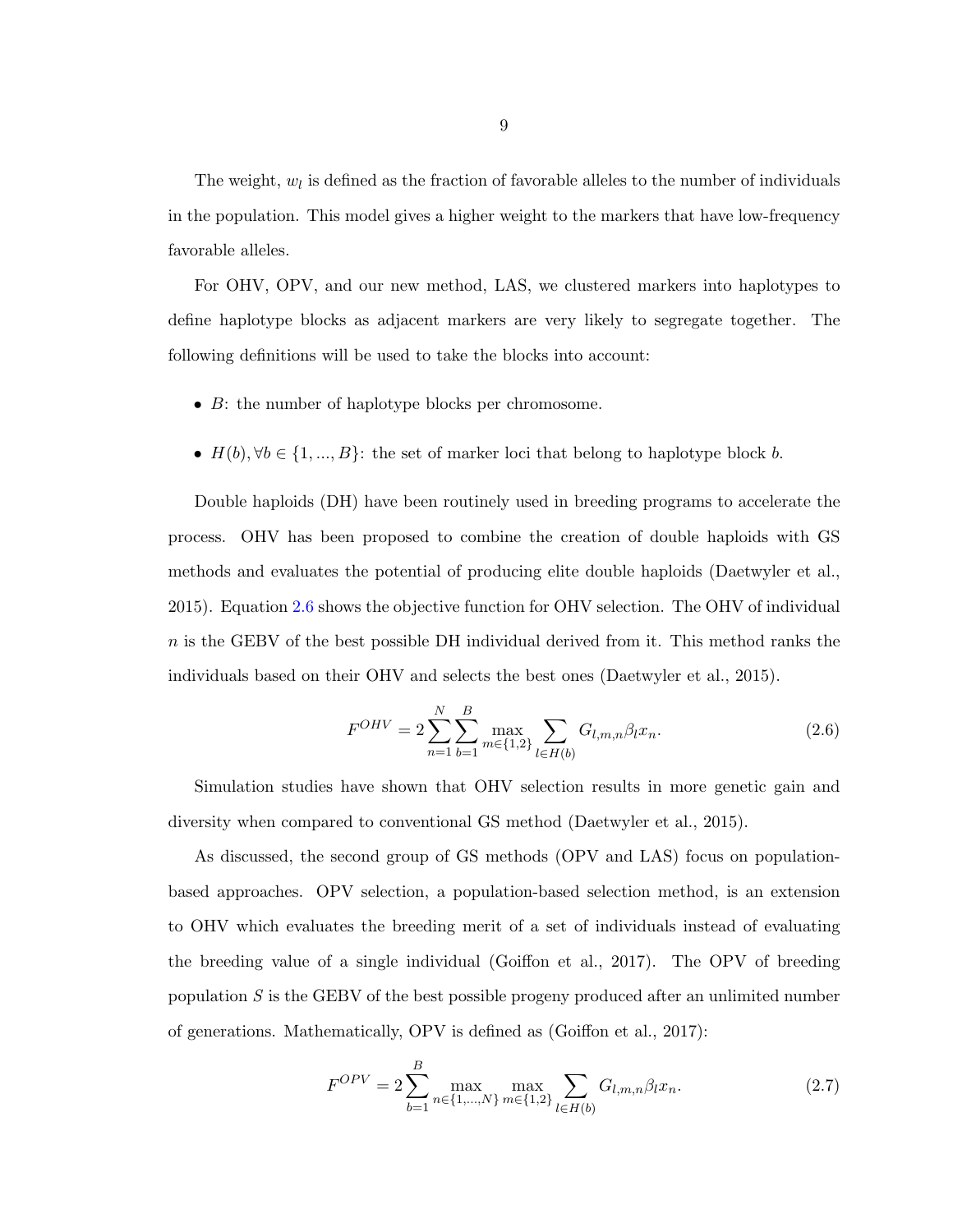<span id="page-15-0"></span>CGS, WGS, OHV and OPV have three major limitations: 1. none of these methods are time dependent, 2. none of these methods gives an optimal strategy for mating, and 3. resource allocation is not taken into account. These three limitations serve as the major motivation for this study. In this paper, we define an innovative selection method, LAS which can address these issues by selecting individuals based on time and resource constraints, and giving an optimal mating strategy. This new method is described in detail in next section.

#### 2.2.1 Look-ahead selection

LAS looks into the future and estimates the breeding value of progenies for the terminal generation. The main idea is to look ahead for a predefined number of generations in stochastic simulation process so that future information can be incorporated in finding an optimal selecting and pairing strategy for the current generation. The goal is to increase the probability of producing outstanding progenies in the terminal generation. Figure [2.1](#page-16-0) displays the look-ahead stochastic simulation.

To start, S individuals (in Figure [2.1,](#page-16-0)  $S = 8$ ) are picked as breeding parents from the initial population (generation  $t$ ). These breeding parents are paired sequentially to make crosses and produce the next generation (generation  $t+1$ ). From this generation forward, a lot of random crosses are made to produce progenies for upcoming generations. This process will continue until getting a large number of progenies in the terminal generation (generation  $T$ ). Now we can evaluate the selected breeding parents as a group by looking at the breeding values of progenies. The key point is that LAS has the ability of estimating the breeding value of progenies without necessarily going through all generations. We have formulated the transition probabilities that allow the simulation jump from generation  $t+1$ to the targeted genetration (generation  $T$ ). These transition probabilities are defined as Look-ahead inheritance distribution in 2.2.1.

**Definition 2.2.1.** For a given vector of recombination frequencies,  $r \in [0, 0.5]^{L-1}$  , and a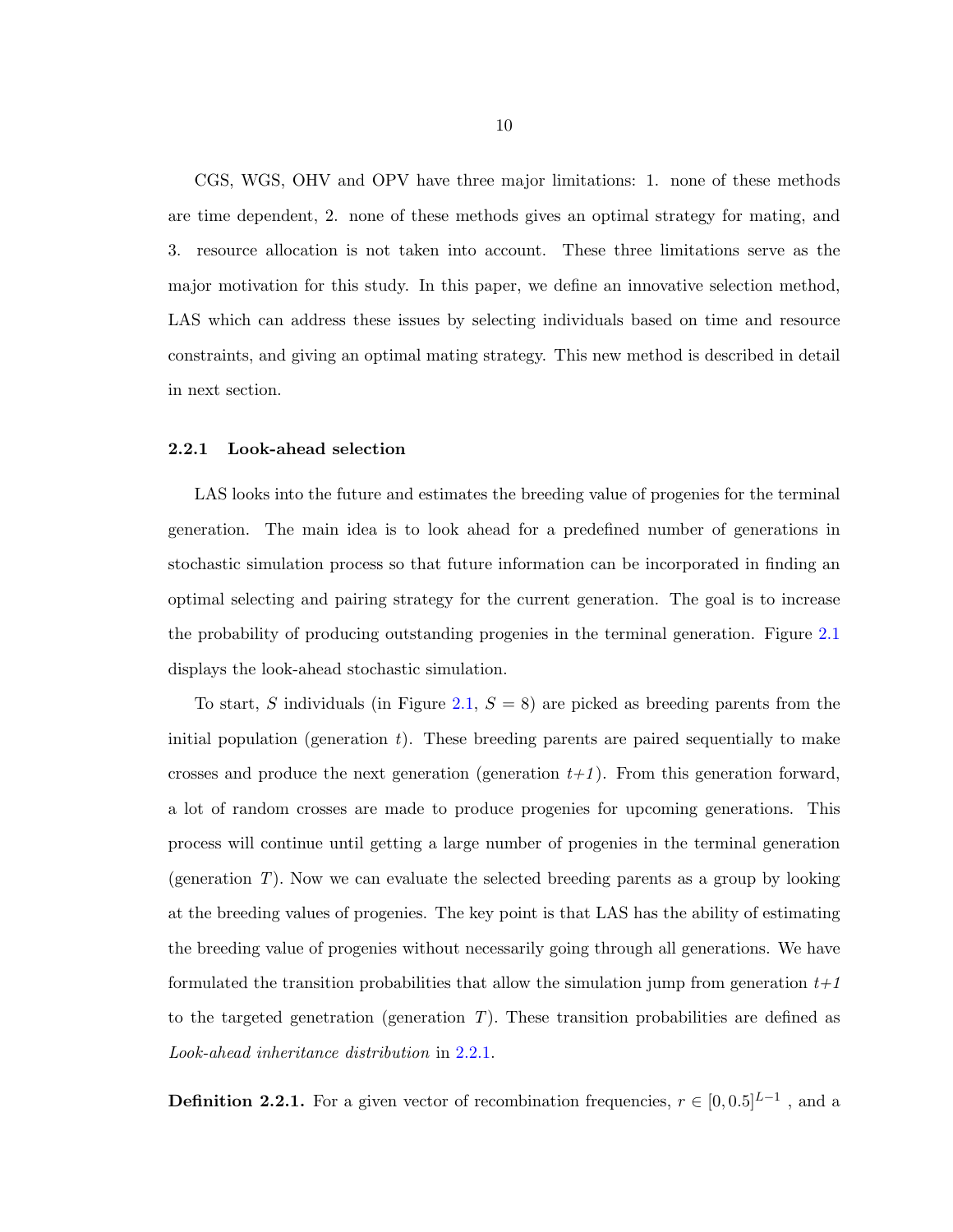<span id="page-16-0"></span>

Figure 2.1 Look-ahead stochastic simulation.

given set of individuals, S, the Look-ahead inheritance distribution is defined as transition probabilities in equation 2.8 and [2.9:](#page-17-0)

$$
P(G_{1,m',k}^T = G_{1,m,i}^t) = \frac{1}{2S}, \forall i \in \{1, 2, ..., S\}, \forall k \in \{1, 2, ..., K\}, \forall m, m' \in \{1, 2\}.
$$
 (2.8)

Where  $G^T \in \{0, e_l\}^{L \times 2 \times K}$  is the genotypic information of random progenies produced in terminal generation, and  $S$  is the number of breeding parents selected from the initial population. Equation 2.8 explores the transition probability for the the first locus and states that the first allele of a progeny has an equal probability of inheriting information from the initial population. The following matrices show the genotypic notation for the breeding parents and the progenies that were produced T generations later. The color codes are a representation of recombination.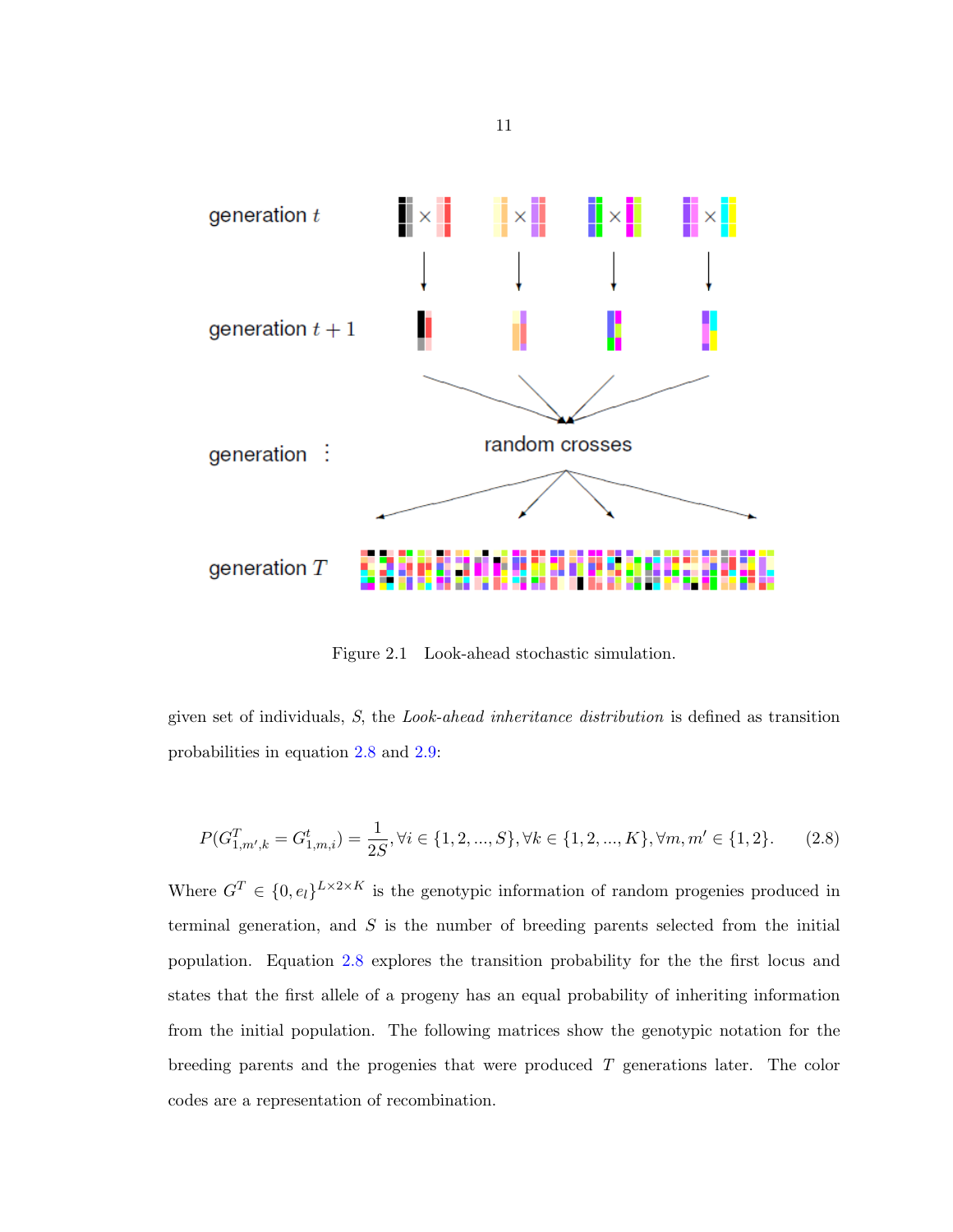<span id="page-17-0"></span>

$$
T_{i,j,l} = P(G_{l+1,m',k}^T = G_{l+1,m',j}^t | G_{l,m',k}^T = G_{l,m,i}^t), \forall i, j \in \{1, 2, ..., S\},
$$
  

$$
\forall l \in \{1, 2, ..., L-1\}, \forall k \in \{1, 2, ..., K\}, \forall m, m', m'' \in \{1, 2\}
$$
 (2.9)

Equation 2.9 explores the transition probability for all the loci rather than the first one. This equation describes the transition matrix of inherited genetic information and is defined mathematically in equation 2.10. This transition matrix is an extension to the simple case of having one pair of breeding parents, described by Han et al. (2017).

$$
T_{i,j,l} = \begin{cases} (1 - r_l)^2 (1 - R_l), & \text{if } j \in J_1 \\ r_l (1 - r_l) (1 - R_l), & \text{if } j \in J_2 \\ \frac{1}{2} r_l (1 - R_l), & \text{if } j \in J_3 \\ \frac{1}{4} R_l \\ \frac{S}{2} - 1, & \text{Otherwise} \end{cases}
$$
 (2.10)  

$$
\forall l \in \{1, 2, ..., L - 1\}, \forall i, j \in \{1, 2, ..., S\}
$$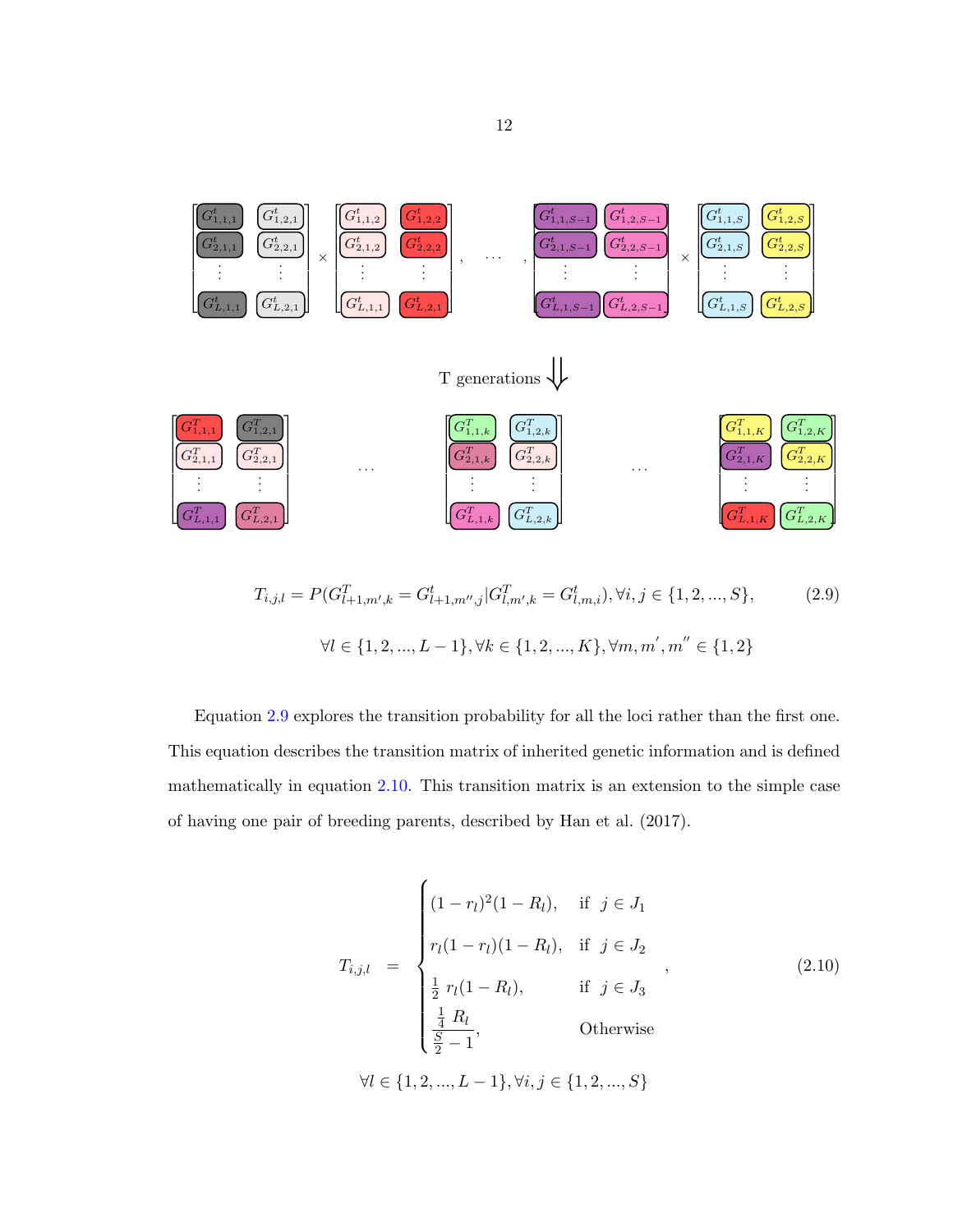Where:

$$
J_1 = i \tag{2.11}
$$

$$
J_2 = 4\lceil i/2 \rceil - i - 1 \tag{2.12}
$$

$$
J_3 = 8[i/4] - i - 3 \text{ or } i + 2\sqrt{2}(\sin(\frac{i\pi}{2} - \frac{\pi}{4}))
$$
 (2.13)

Here,  $R_l$  is the look-ahead recombination frequency defined in the APPENDIX as  $(A.0.1)$ :

$$
R_l = \frac{(S/2 - 1)(1 - (1 - r_l)^t)}{S/2} \tag{2.14}
$$

To provide a more insightful description of the look-ahead transition matrix, we elaborate on four different cases of transition as follow:

Case 1: No recombination happens  $(J_1)$ .

$$
\begin{bmatrix} G_{1,1,1}^t \\ G_{2,1,1}^t \\ \vdots \\ G_{L,m,i}^t \end{bmatrix} = \begin{bmatrix} G_{1,m',k}^T \\ G_{2,m',k}^T \\ \vdots \\ G_{L,m',k}^T \end{bmatrix}
$$

Case 2: Recombination happens within an individual  $(J_2)$ .

$$
\begin{bmatrix} G_{1,1,1}^{t} \\ G_{2,2,1}^{t} \\ \vdots \\ G_{L,m,i}^{t} \end{bmatrix} = \begin{bmatrix} G_{1,m',k}^{T} \\ G_{2,m',k}^{T} \\ \vdots \\ G_{L,m',k}^{T} \end{bmatrix}
$$

Case 3: Recombination happens within the paired individual  $(J_3)$ .

$$
\begin{bmatrix} G_{1,1,1}^t \\ G_{2,1,2}^t \\ \vdots \\ G_{L,m,i}^t \end{bmatrix} = \begin{bmatrix} G_{1,m',k}^T \\ G_{2,m',k}^T \\ \vdots \\ G_{L,m',k}^T \end{bmatrix}, \text{ or } \begin{bmatrix} G_{1,1,1}^t \\ G_{2,2,2}^t \\ \vdots \\ G_{L,m,i}^t \end{bmatrix} = \begin{bmatrix} G_{1,m',k}^T \\ G_{2,m',k}^T \\ \vdots \\ G_{L,m',k}^T \end{bmatrix}
$$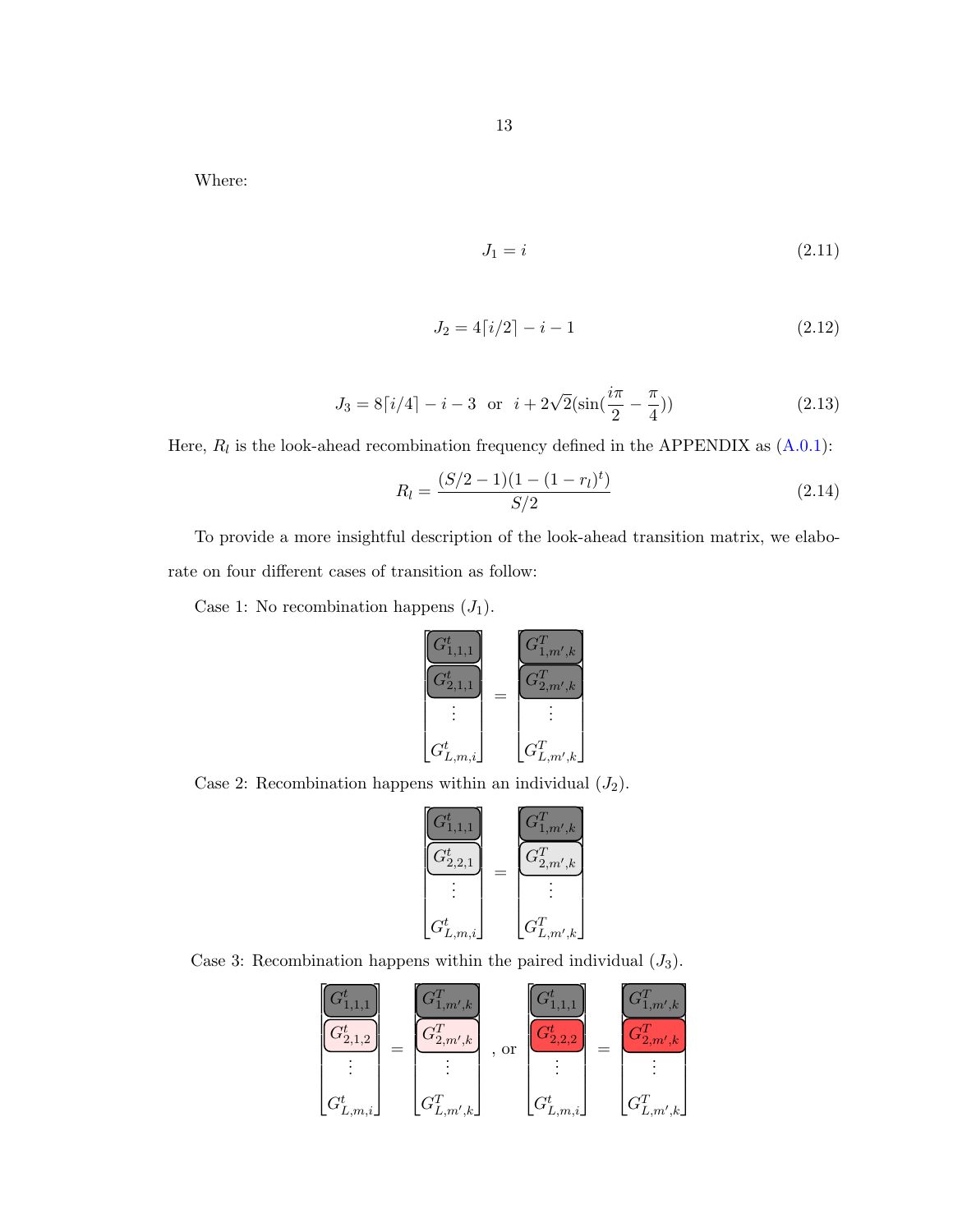

Case 4: This case considers all possible remaining recombination  $(J_4)$ .

Figure [2.2](#page-21-0) shows examples of these transitions through generating a single chromosome in the targeted generation.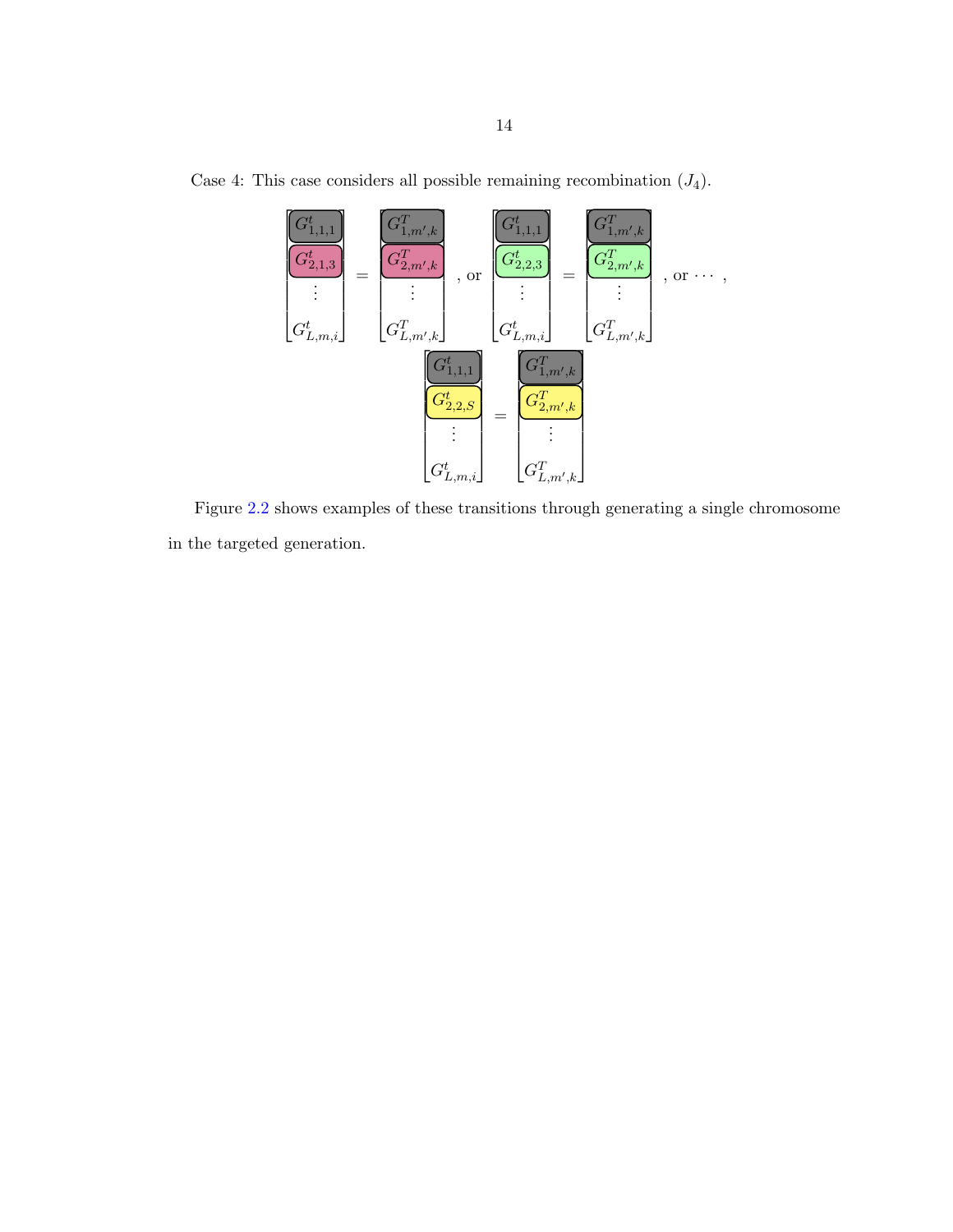

(a) Case 1: No recombination.



(b) Case 2: Recombination within an individual.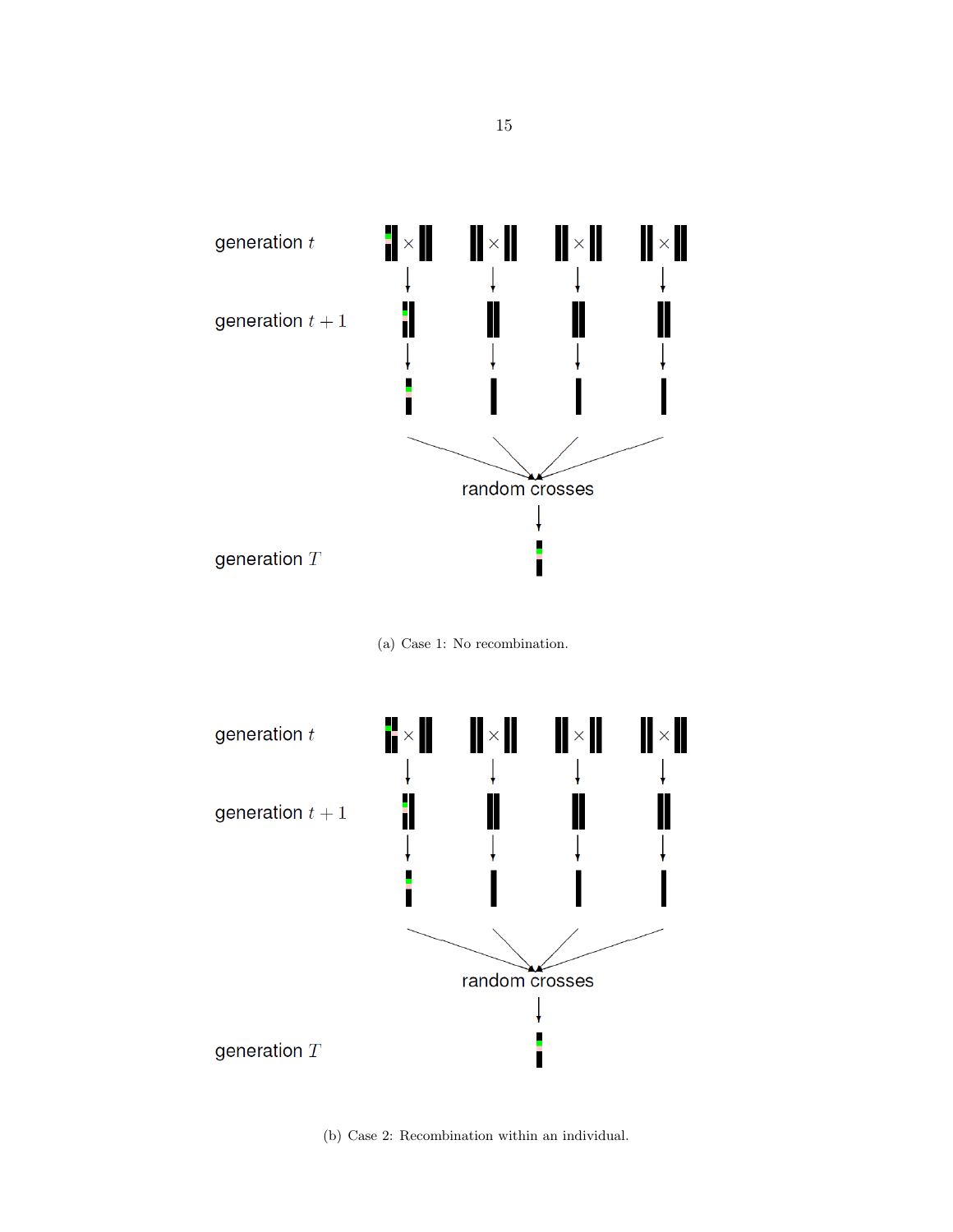<span id="page-21-0"></span>

(c) Case 3: Recombination within the paired individual.



(d) Case 4: All possible remaining recombination.

Figure 2.2 Four different cases of transitions.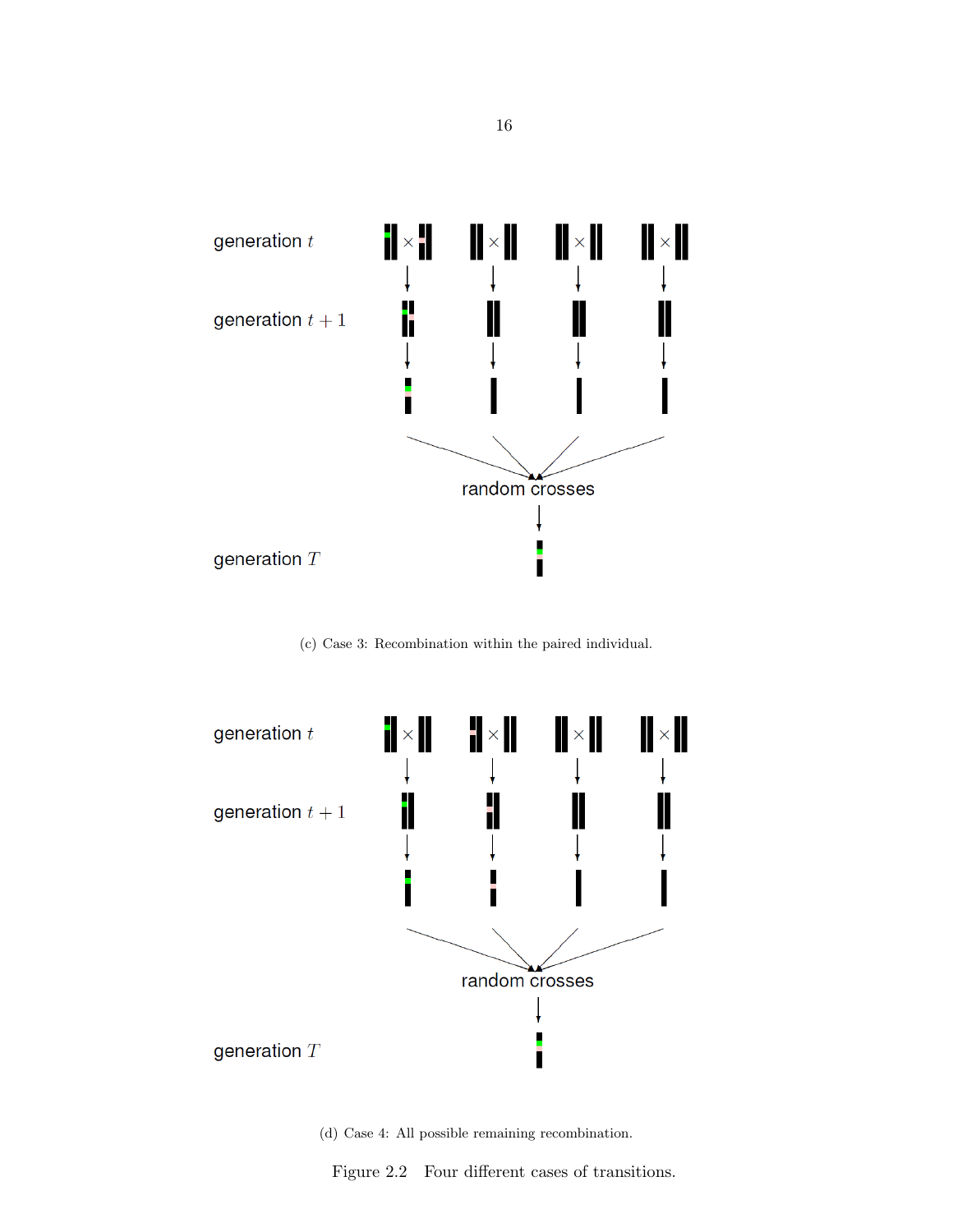#### <span id="page-22-0"></span>2.2.2 Optimization of Look-ahead selection

A decision-making model is formulated to find the optimal set of the breeding population in each generation. The decision variable,  $x_n$ , is a binary variable which becomes 1 when individual  $n$  is selected.

$$
\max_{x} F(S, g) \tag{2.15}
$$

$$
st. \quad \sum_{n=1}^{N} x_n = S \tag{2.16}
$$

$$
x_n \in \{0, 1\}, n \in \{1, ..., N\}
$$
\n
$$
(2.17)
$$

The objective function,  $F$ , is the probability of producing outstanding progenies in the terminal generation. The goal is to increase this probability, which is a function of selected breeding parents,  $S$ , and a threshold value. The threshold value,  $g$ , is a parameter that will help define an outstanding progeny. We say a progeny is outstanding if it has a GEBV greater than the threshold value. Constraint  $(2.16)$  indicates that S number of individuals will be selected in each generation as breeding parents.

We can find  $F$  with a two-step simulation approach:

- **Step 1** : Produce K progenies according to Look-ahead inheritance distribution after  $t$ generations.
- Step 2 : Get the proportion of outstanding progenies by dividing the number of outstanding progenies to  $K$  and use this proportion as an estimate of  $F$ .

To solve the model, we design a four-step heuristic algorithm:

- **Step 1** : Select S individuals randomly.
- **Step 2** : Find  $F$ .
- Step 3 : Propose pairwise swaps between a selected individual and every other unselected one, evaluate  $F$  for all and keep the one with highest  $F$ .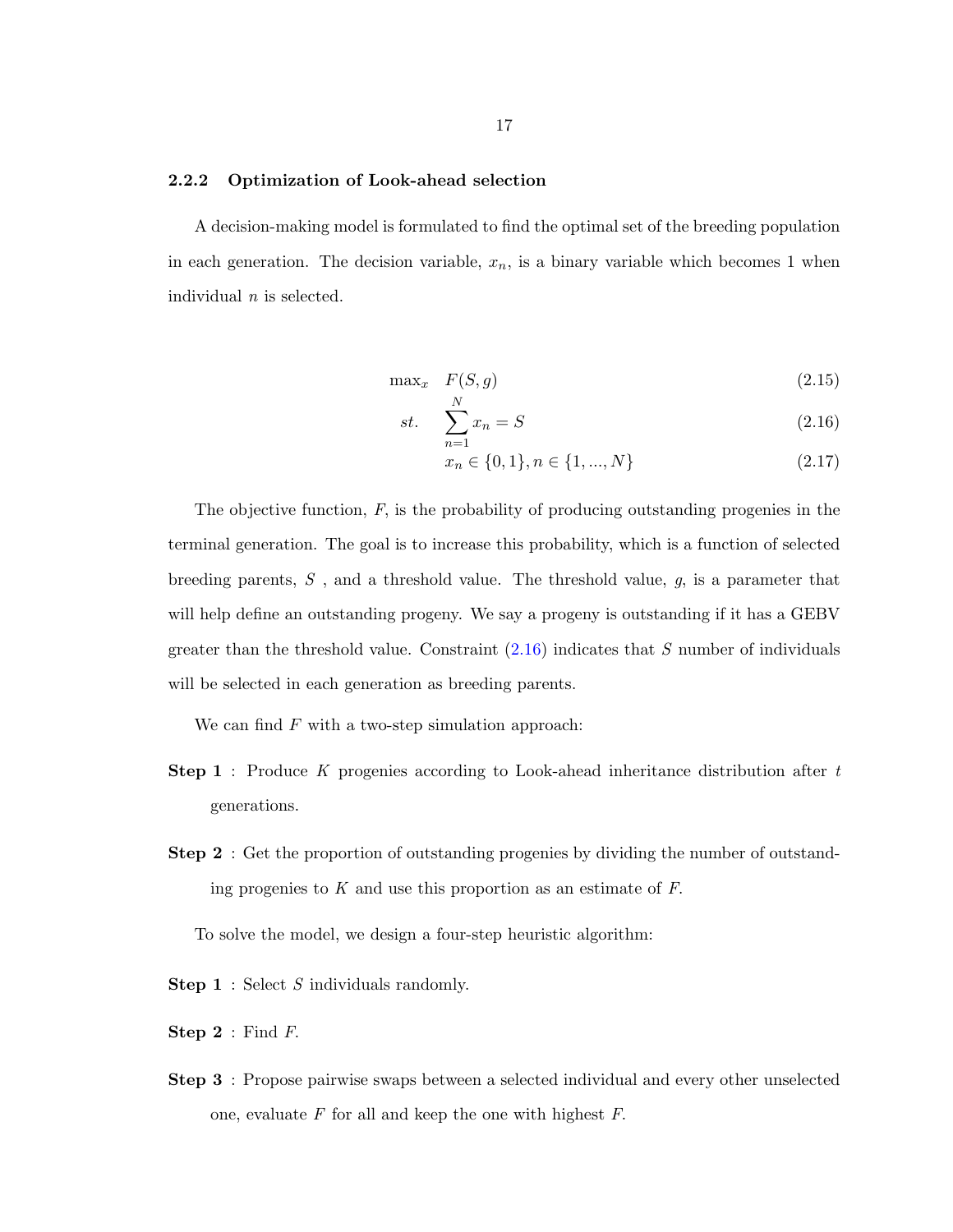<span id="page-23-0"></span>Step 4 : Repeat step 3 until no improvements can be achieved.

#### 2.3 Simulation

We compare four different methods of CGS, OHV, OPV, and LAS through simulation implemented in MATLAB. The genetic data and recombination rates are based on Goiffon et al. (2017). Genetic data contains 369 maize inbred lines with approximately 1.4 million SNPs. To facilitate the comparisons, the genetic data was scaled such that the maximum potential of the initial breeding population is 100. Similar to Goiffon et al. (2017), we assumed that marker effects were known.

In this paper, the plant breeding process starts with the initial population and iteratively goes through: 1. selection 2. reproduction. This continues until getting the final population in T generations. Figure 2.3 describes the in silico breeding process (Goiffon et al., 2017). Four different methods of CGS, OHV, OPV and LAS are used in the selection step for comparison.



Figure 2.3 The simulation diagram.

Two hundred, individuals are randomly selected in each selection step. To make the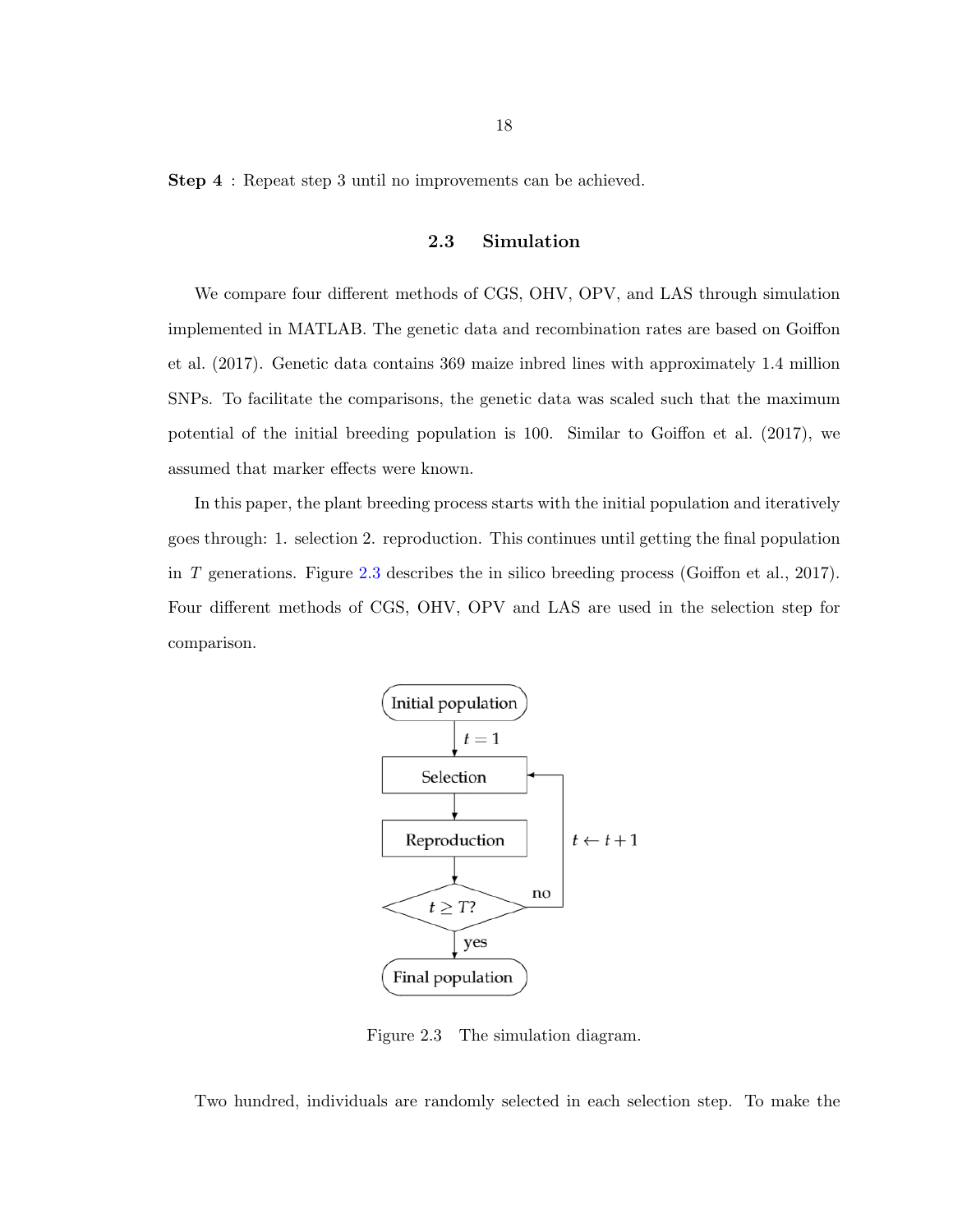<span id="page-24-0"></span>comparisons consistent we used the same set of initial population for all GS methods. A breeding population of  $S = 20$  individuals are selected in each generation to make 10 crosses. The number of progenies produced for each cross is proportional to the genetic diversity of the breeding parents. This results in having different number of progenies for each cross by producing more progenies for the breeding parents that have a higher genetic diversity.

The number of haplotype blocks,  $B$ , and the discarded percentage of individuals,  $F$ , are two parameters that can effect the performance of selection methods. When B is small, the selection method will focus on genetic gain in short-term while when it is a large number the selection method will focus on long-term gain.  $F$  shows the percentage of individuals with the lowest GEBV that will be removed before optimizing the selection strategy. When  $F$  is large, the process focuses on short-term gain while when it is a small number the focus would be on long-term gain. The best values for  $B$  and  $F$  were determined in an experiment by Goiffon et al. (2017) through testing different combinations of parameters. We adopted the same optimized parameter setting which is  $B = 12$ , and  $F = 70\%$  for OHV and,  $B = 1$ ,  $F = 40\%$  for OPV. In Look-ahead selection, we do not remove any lowest GEBV individuals from the population, but we define haplotype blocks. Here  $B$  is set to be 1000. Additionally, LAS has one more parameter which is the number of progenies  $(K)$  produced by the look-ahead method. Here we set  $K = 10000$ . The number of progenies produced by the look-ahead method needs to be large enough to be able to capture different inheritance possibilities and needs to be small enough due to time constraints. In the next section, we will discuss the results from the simulation.

#### 2.4 Results

One thousand independent simulations were performed for four selection approaches. From each approach, the cumulative distribution functions (CDFs) of the population maximum in final generation were generated and compared (Figure [2.4\)](#page-25-0).

It should be noted that the best CDF curve should be the farthest right as the vertical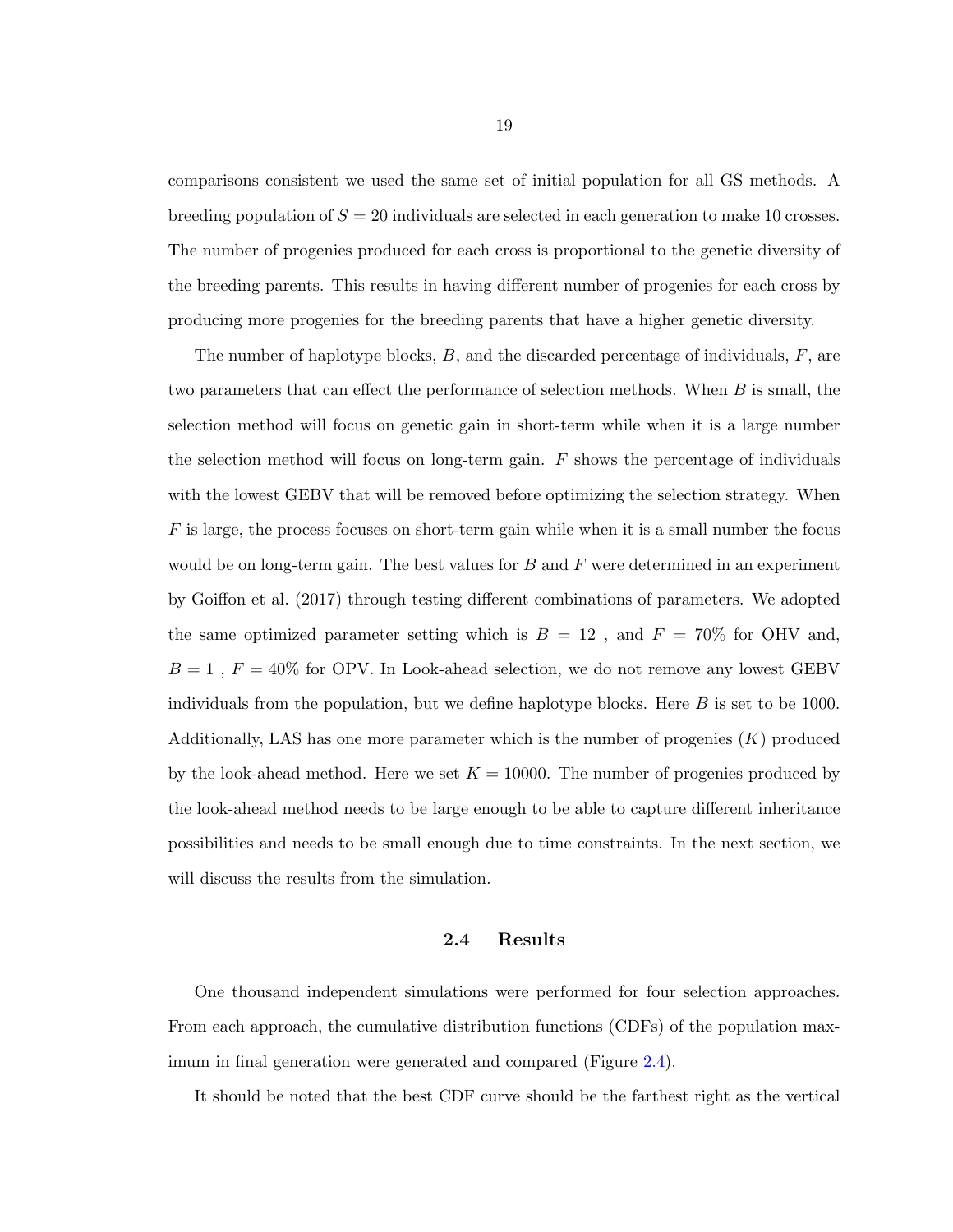<span id="page-25-0"></span>

Figure 2.4 CDFs of population maximum for four selection methods.

value of each point on the curve gives the percentage of random outcomes which have a lower GEBV than the corresponding horizontal value. To provide a more insightful assessment of different selection methods, we identified markers on each curve with a 10 percent interval. Comparing all methods for the same percentile makes it clear that LAS has the higher phenotype without any exceptions. As can be seen from the CDF curves, LAS outperforms truncation selection methods (GEBV and OHV), and also outperforms the only populationbased method (OPV) at every percentile.

Furthermore, simulation results show that population-based methods preserve more genetic diversity. Figure [2.5](#page-26-0) displays the genetic diversity of four GS methods in 10 generations where genetic diversity has been defined as the difference between the maximum potential and the minimum potential of the current generation. We see that LAS loses diversity

20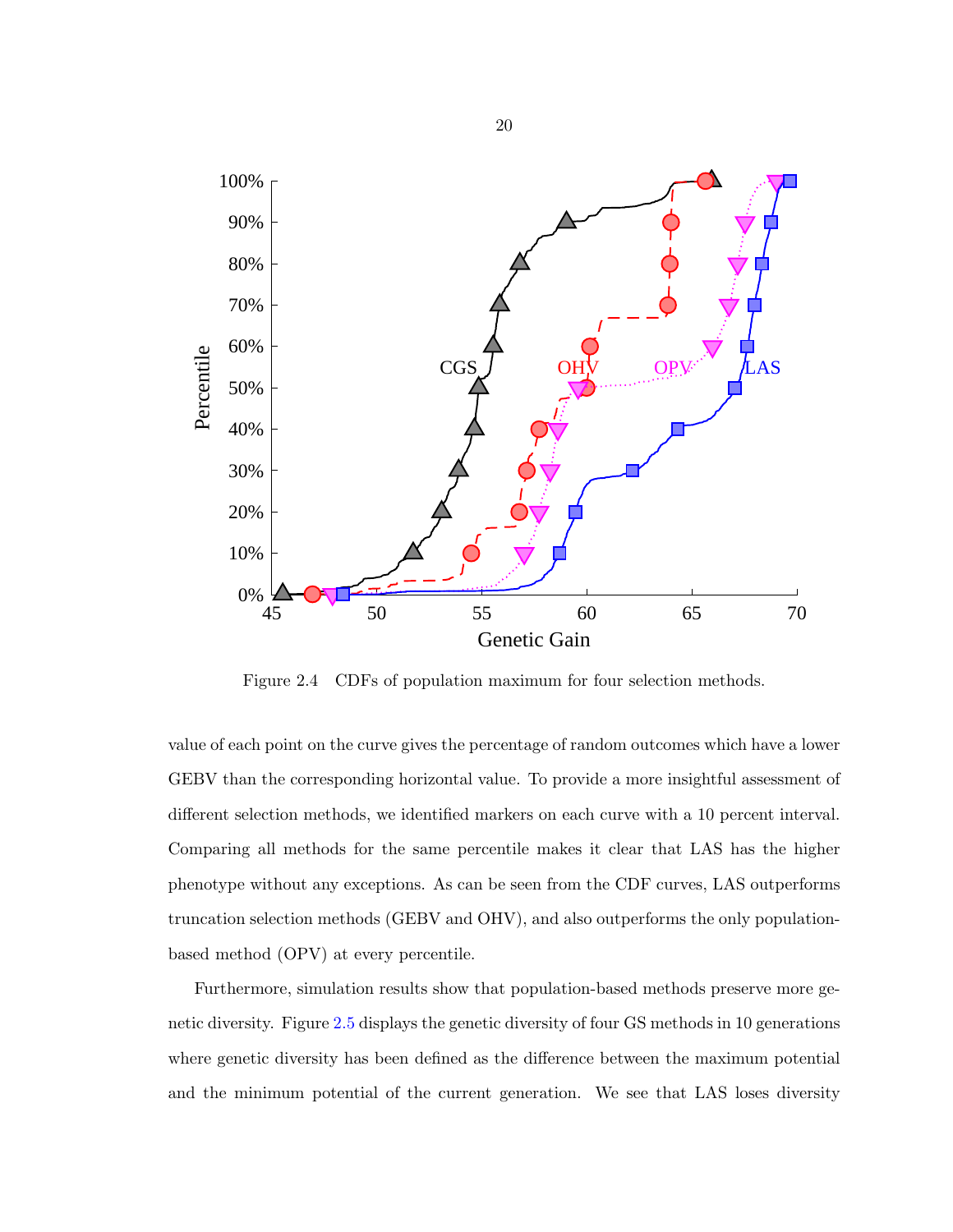<span id="page-26-0"></span>faster in short term, but then has a consistent rate until losing more diversity in final generations. Overall, population-based methods, OPV and LAS seem to be a better approach in preserving genetic diversity.



Figure 2.5 Genetic diversity in 10 generations for four GS methods.

Figure [2.6](#page-27-0) shows the genetic gain in each generation. We define the genetic gain as the difference between the mean GEBV of the current generation and the initial mean GEBV. The interesting thing is that in the first generation, LAS rises faster than other three approaches and then increases with a consistent slope until generation 8. When reaching to the deadline LAS rises fast again. CGS performs well in the first three generations and then the curve flatters. Similarly, OHV and OPV have a higher slope for the first two generations and then increase with a lower speed until the final generation. This validates LAS method is able to incorporate the deadline into the selection while other methods are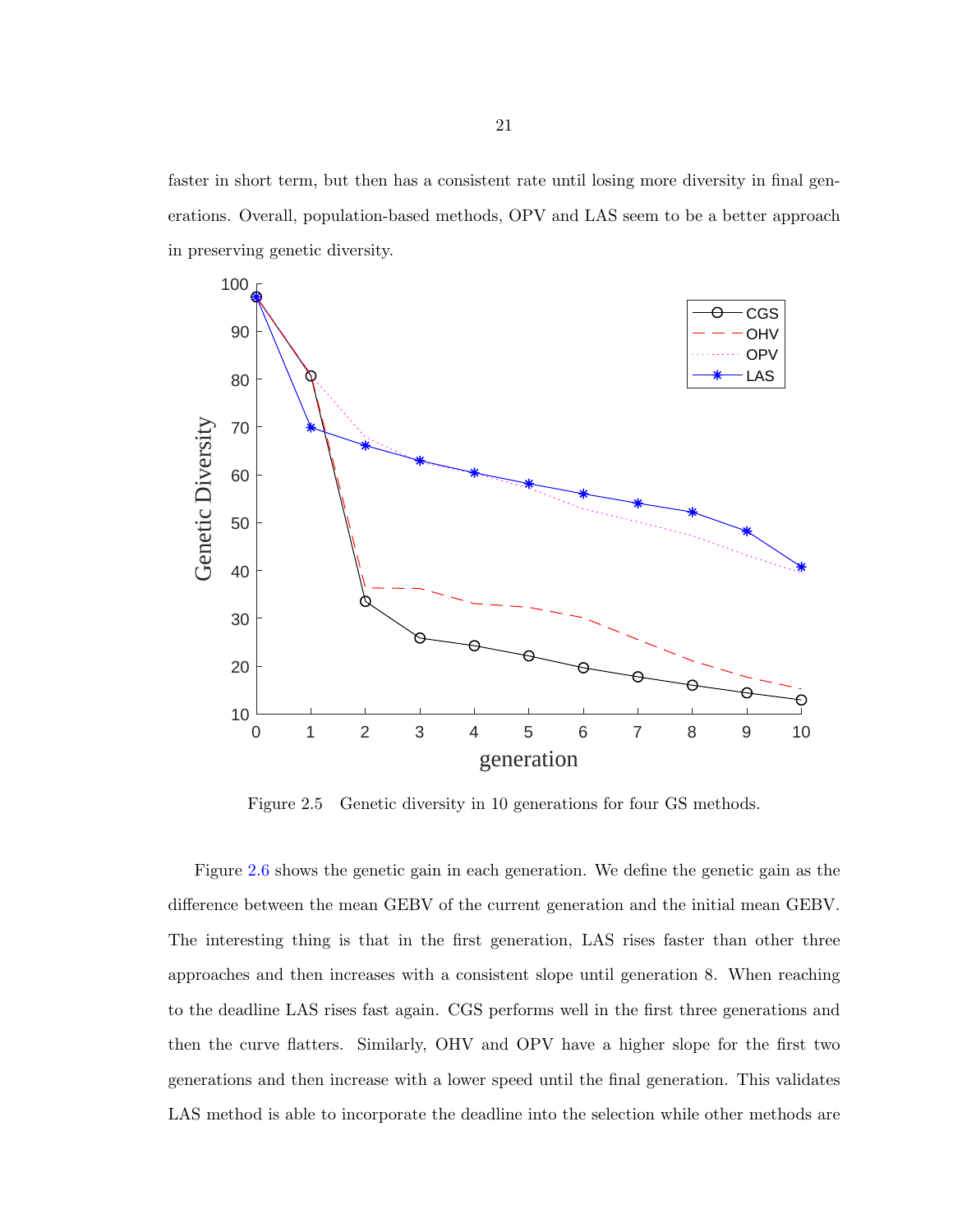<span id="page-27-0"></span>not. In addition, the look-ahead selection is capable of making a trade-off between achieving short-term genetic gain and preserving long-term growth potential.



Figure 2.6 Genetic gain in 10 generations for four GS methods.

We examined the effectiveness of a look-ahead method against three state-of-the-art selection methods including conventional genomic selection, optimal haploid value and optimal population value. Results of simulation show that LAS outperforms all other methods with no exception. We did not compare LAS with WGS since WGS has the similar growth rate to conventional GS method. In conclusion, LAS is able to achieve short-term genetic gain, preserve long-term genetic diversity and is sensitive to the deadline.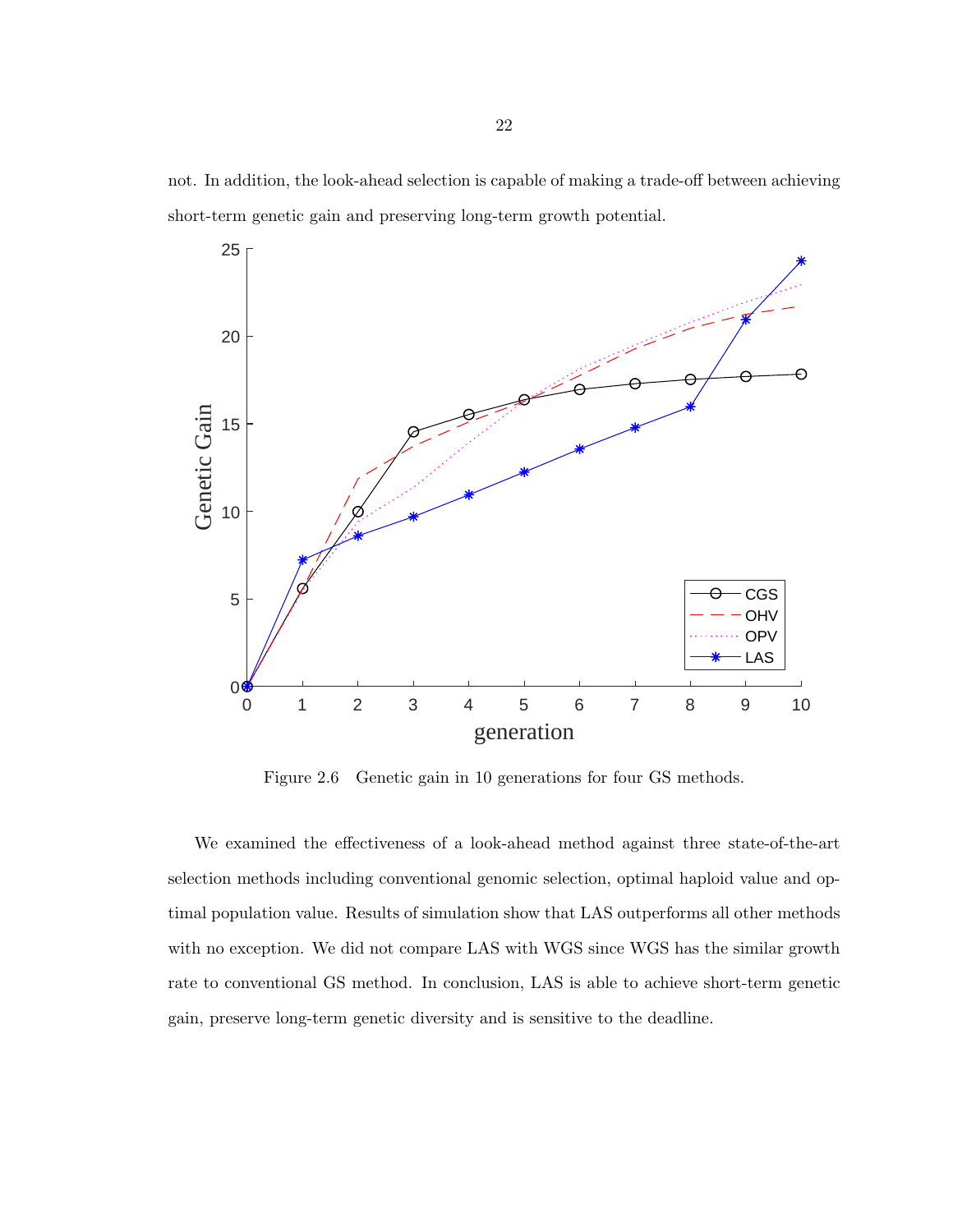#### 2.5 Conclusions

<span id="page-28-0"></span>As global food demand increases, plant breeding has been critical in improving production yield. Genomic selection has been instrumental in efficiency improvement in plant breeding. In this study, we introduce a new selection method, LAS, which has the potential to improve the breeding efficiency given the limited resources and target delivery date.

The new selection method, look-ahead selection evaluates the genetic merit of a set of selection candidates. We showed that LAS outperforms other methods in a series of simulation experiments by using empirical data from an inbred maize population. LAS has three major contributions: The first one is time managing. This method is sensitive to the deadline and is able to make a trade-off between short-term genetic gain and longterm genetic diversity. The second contribution is optimizing the pairing strategy. This method selects an order dependent set of individuals as the breeding parents to find the best possible pairing strategy. Finally, the third contribution is allocating the recourses such that the number of progenies produced from each cross is proportional to the genetic diversity of the breeding parents. This can preserve more genetic diversity in the breeding process. The research in this paper was subject to a few limitations which suggest future research directions. Further research can focus on resource allocation in genomic selection problems and utilize reinforcement learning for optimizing different parameters discussed in this research.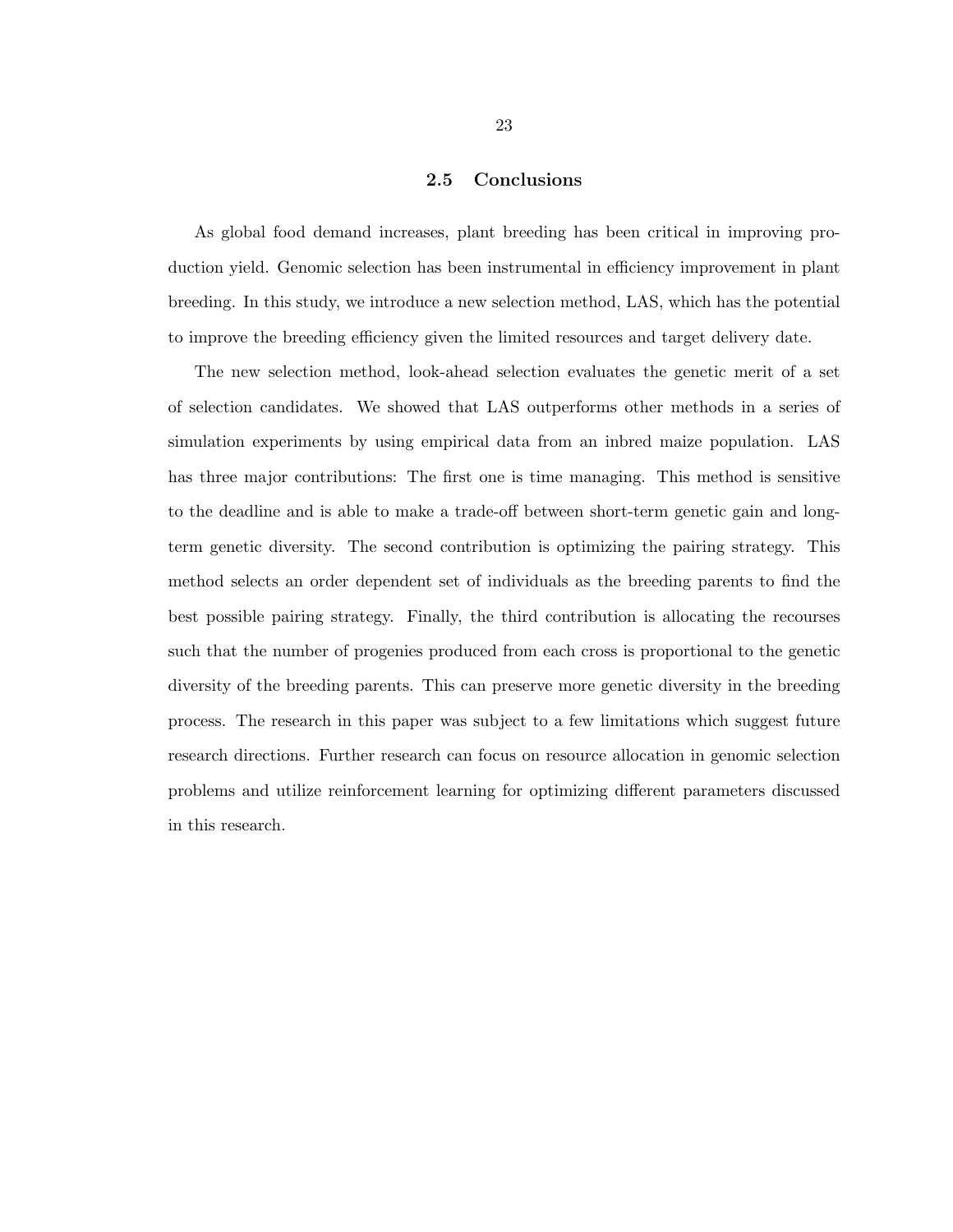## <span id="page-29-0"></span>CHAPTER 3. General conclusions and future work

In order to feed the world's growing population, an interdisciplinary effort is needed. In this research, operations research tools are applied to the problem of genomic selection by integrating stochastic simulation and optimization. This paper considers three components of a breeding process that have been ignored in previous approaches. The first component is time dependency. The look-ahead selection method decides on the selection and mating strategy with considering the deadline. This results in making a trade-off between shortterm genetic gain and long-term growth potential. The second component is optimizing mating strategy. The LAS method selects a set of individuals which are order dependent. This results in finding the best pair for each individual and optimizing the pairing strategy. The third component is resource allocation. While previous approaches make same number of progenies from each cross, LAS can vary the number of progenies based on the genetic diversity of their selected parents to produce more progenies for individuals which have more genetic diversity.

Recently, OPV was proposed as the first population-based selection method and now LAS pushes the frontier of population-based approaches. In this study, we see that populationbased methods can preserve more genetic diversity than truncation selection methods.

LAS opens a potentially fruitful direction of genomic selection to future research. In this regard, two follow-up studies are recommended:

1) Investigate the performance of selection methods for different number of generations: In the present study, the effectiveness of four selection methods are compared in 10 generations. We believe that LAS can make a trade-off between short-term and long-term goals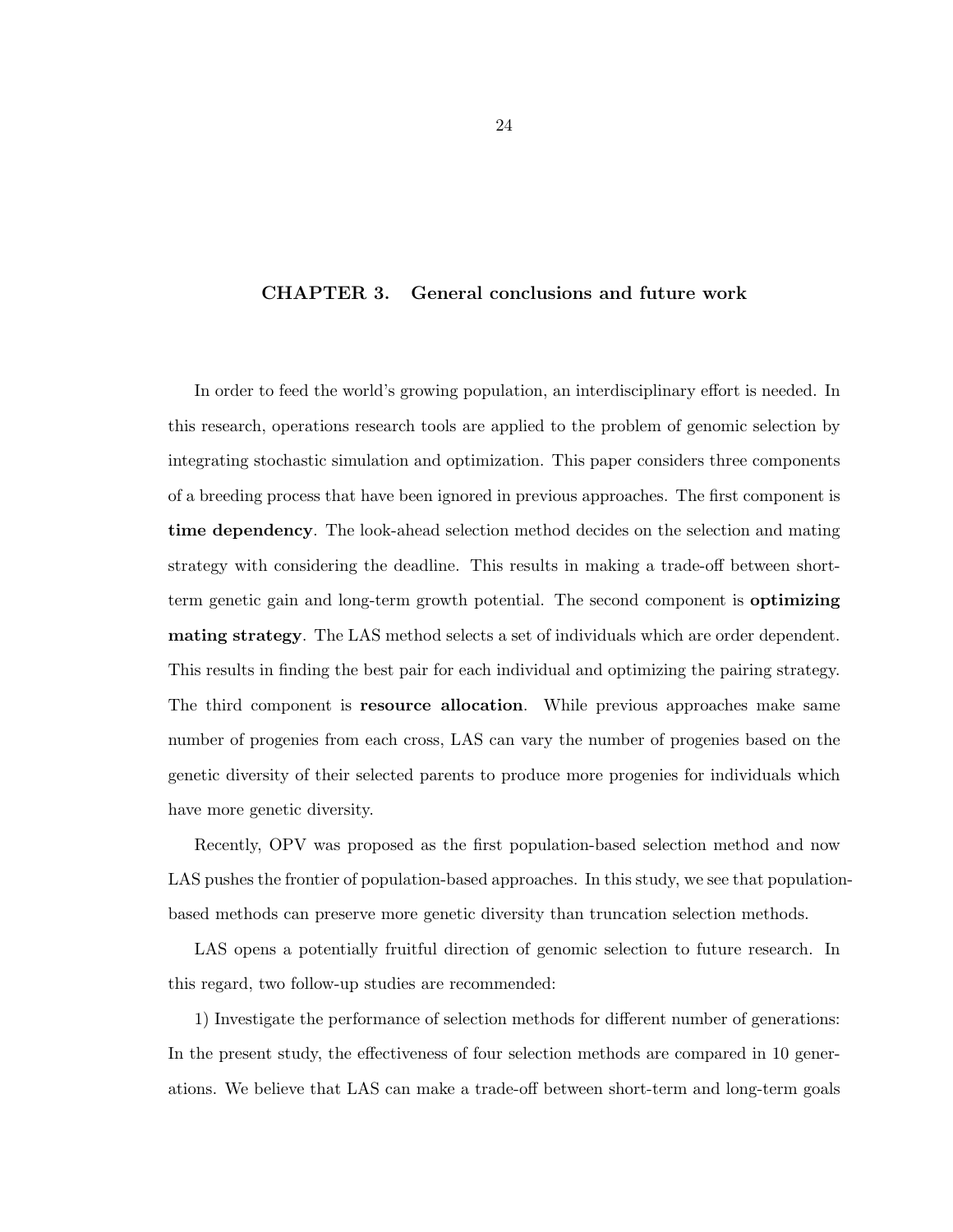for different number of generations as it is the only time dependent method. Future work can focus on comparing CGS, OHV, OPV, and LAS for different time horizons through simulation.

2) Applying reinforcement learning for allocating resources: Genomic selection is implemented in a breeding process to increase the response, but little is known how to allocate the resources optimally under a budget. Reinforcement learning (RL) is a type of machine learning that allows agents to automatically determine the ideal action within a specific context to maximize its performance. The agent can learn the optimal action by getting a reward feedback. Markov decision processes (MDP) are an intuitive and fundamental formalism for RL and other learning problems in stochastic domains. RL methods can be applied to GS for optimizing the resource allocation. Future research can focus on modelling a GS problem in the framework of MDP and using RL methods to allocate resources. To do this, states, actions and transition probabilities should be defined in the context of GS. In other words, the RL model can optimize the crossing, and pairing strategies as well as the number of progenies to be produced from each cross. This new research area would help breeders to utilize the resources according to their budget in an efficient manner.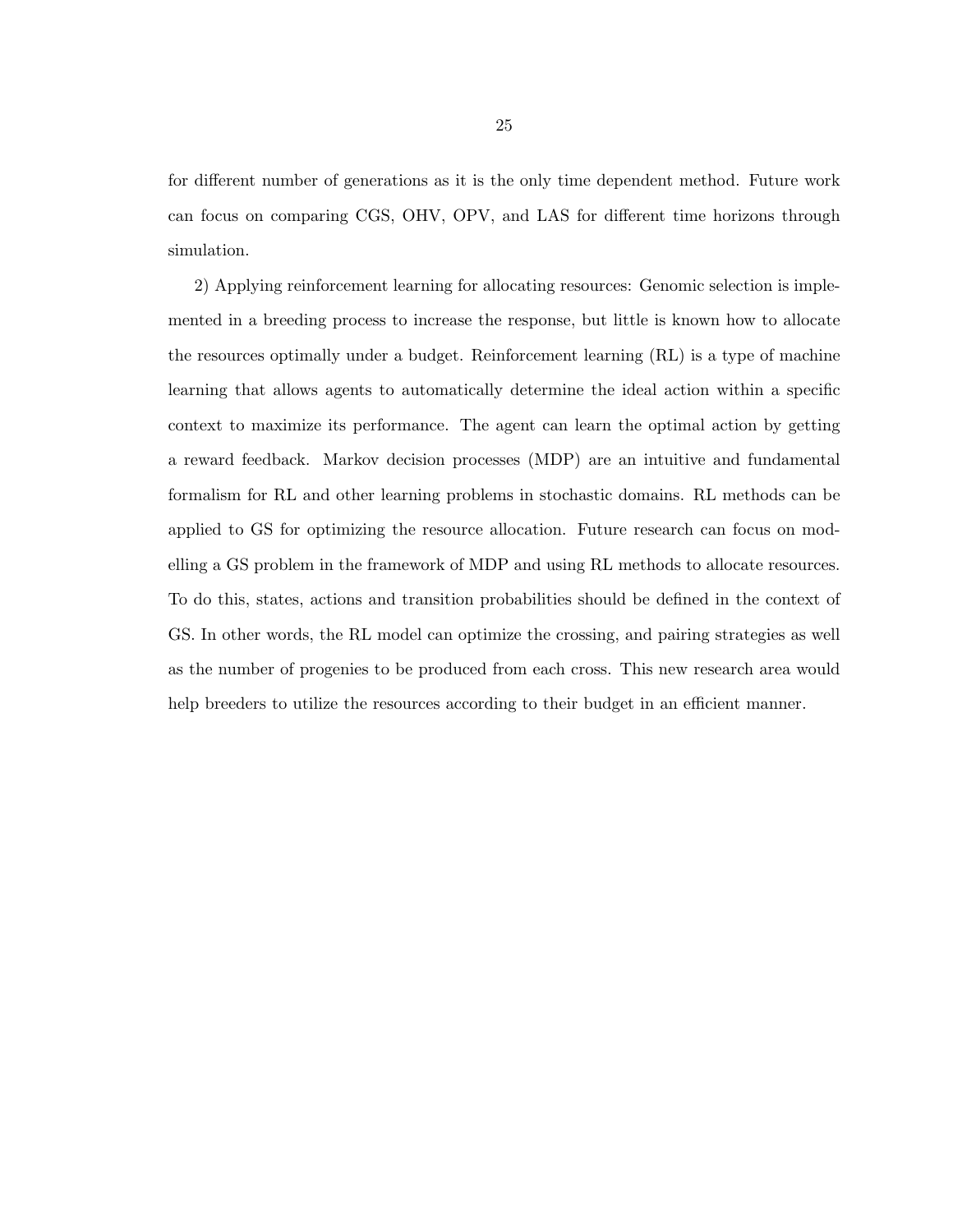## BIBLIOGRAPHY

- <span id="page-31-0"></span>Bernardo, R. and Yu, J. (2007). Prospects for genomewide selection for quantitative traits in maize. Crop Science, 47(3):1082–1090.
- Brumlop, S. and Finckh, M. R. (2011). Applications and potentials of marker assisted selection (MAS) in plant breeding, volume 298.
- Daetwyler, H. D., Hayden, M. J., Spangenberg, G. C., and Hayes, B. J. (2015). Selection on optimal haploid value increases genetic gain and preserves more genetic diversity relative to genomic selection. Genetics, 200(4):1341–1348.
- Goddard, M. (2009). Genomic selection: Prediction of accuracy and maximisation of long term response. Genetica, 136(2):245–257.
- Goiffon, M., Kusmec, A., Wang, L., Hu, G., and Schnable, P. (2017). Optimal Population Value Selection: A Population-Based Selection Strategy for Improving Response in Genomic Selection. Genetics.
- Han, Y., Cameron, J. N., Wang, L., and Beavis, W. D. (2017). The Predicted Cross Value for Genetic Introgression of Multiple Alleles. Genetics, 205(4):1409 LP – 1423.
- Hayes, B., Bowman, P., Chamberlain, A., and Goddard, M. (2009). Invited review: Genomic selection in dairy cattle: Progress and challenges. Journal of Dairy Science, 92(2):433– 443.
- Heffner, E. L., Lorenz, A. J., Jannink, J. L., and Sorrells, M. E. (2010). Plant breeding with Genomic selection: Gain per unit time and cost. Crop Science, 50(5):1681–1690.

26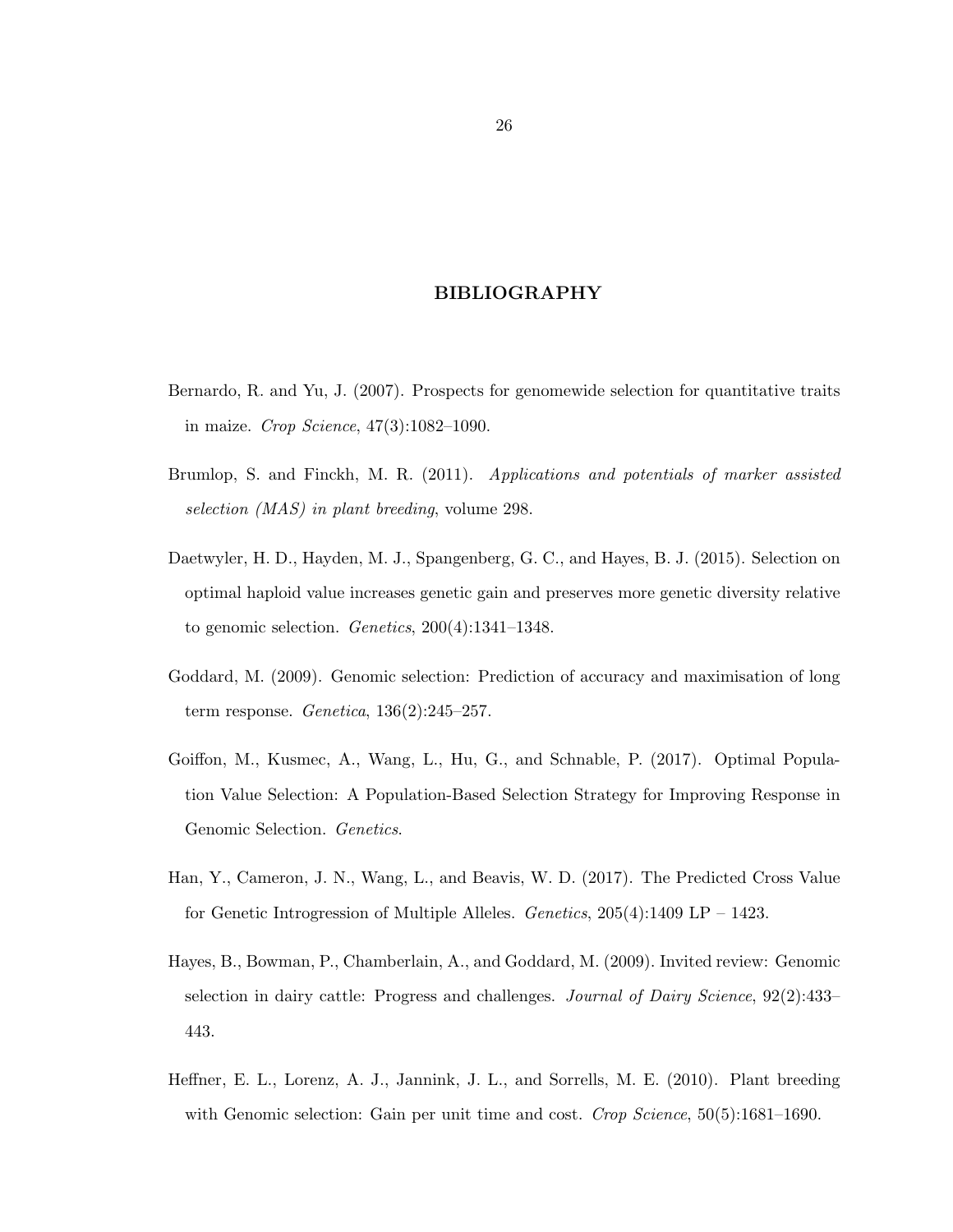- Jannink, J. L. (2010). Dynamics of long-term genomic selection. Genetics Selection Evolution,  $42(1):1-11$ .
- Lande, R. and Thompson, R. (1990). Efficiency of marker-assisted selection in the improvement of quantitative traits. Genetics, 124(3):743–756.
- Lorenz, A. J., Chao, S., Asoro, F. G., Heffner, E. L., Hayashi, T., Iwata, H., Smith, K. P., Sorrells, M. E., and Jannink, J. L. (2011). Genomic Selection in Plant Breeding. Knowledge and Prospects., volume 110. Elsevier Inc., 1 edition.
- Lorenzana, R. E. and Bernardo, R. (2009). Accuracy of genotypic value predictions for marker-based selection in biparental plant populations. *Theoretical and Applied Genetics*, 120(1):151–161.
- Mcdowell, R., Beavis, W., Professor, C.-M., and Lübberstedt, T. (2016). Genomic selection with deep neural networks.
- Meuwissen, T. H. E., Hayes, B. J., and Goddard, M. E. (2001). Prediction of total genetic value using genome-wide dense marker maps. Genetics, 157(4):1819–1829.
- Rincent, R., Charcosset, A., and Moreau, L. (2017). Predicting genomic selection efficiency to optimize calibration set and to assess prediction accuracy in highly structured populations. Theoretical and Applied Genetics, 130(11):2231–2247.
- VanRaden, P., Van Tassell, C., Wiggans, G., Sonstegard, T., Schnabel, R., Taylor, J., and Schenkel, F. (2009). Invited Review: Reliability of genomic predictions for North American Holstein bulls. Journal of Dairy Science, 92(1):16–24.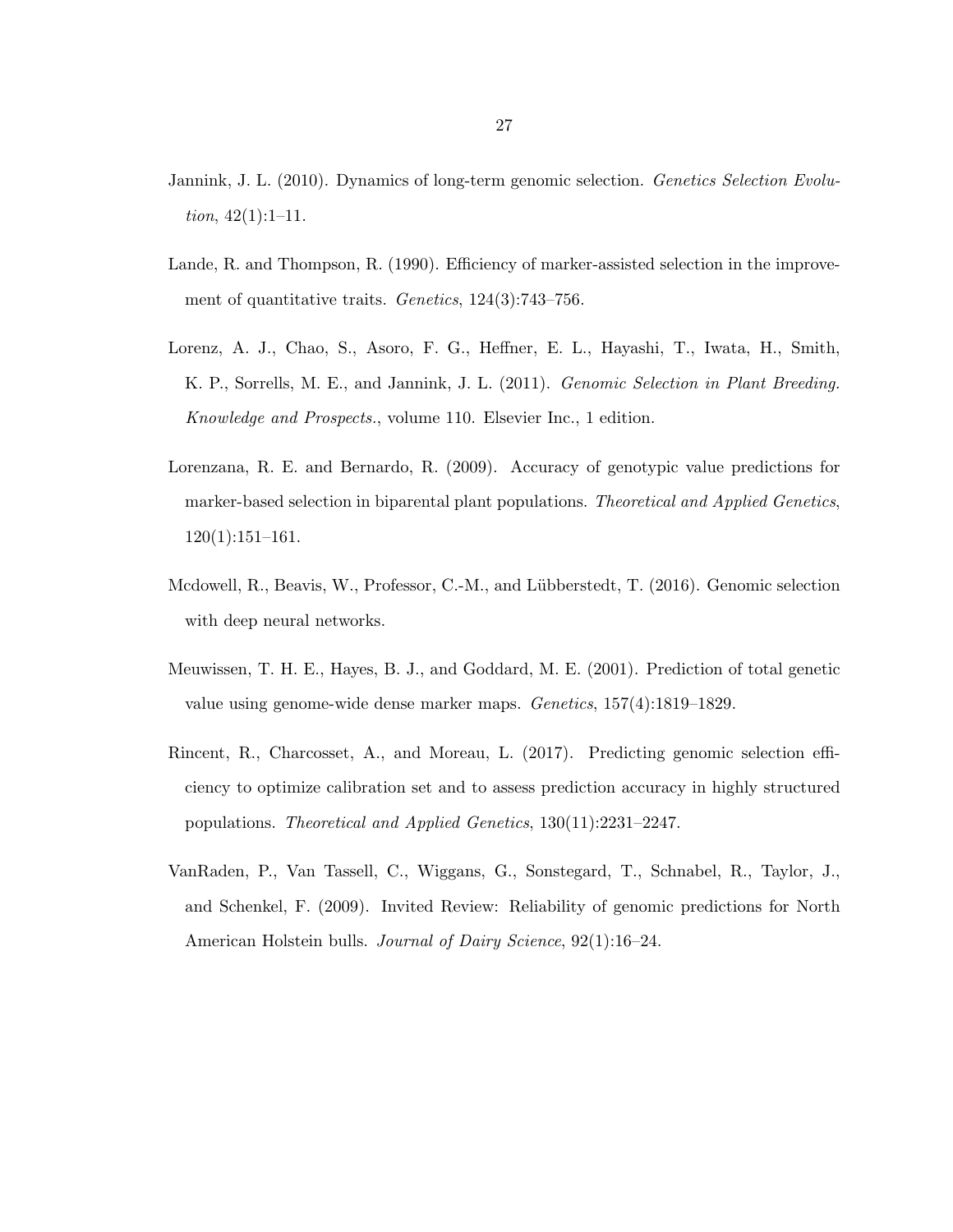# APPENDIX A. Proof for Chapter 2

<span id="page-33-0"></span>**Definition A.0.1.** For a given vector of recombination frequencies,  $r \in [0, 0.5]^{L-1}$ , and a given set of individuals, the look-ahead recombination frequency,  $R \in [0, 0.5]^{L-1}$  is defined as:

$$
R = \frac{(S/2 - 1)(1 - (1 - r)^t)}{S/2}
$$
\n(A.1)

*Proof.* Define  $P_i$  as the probability that two consecutive alleles would stay together after  $i$ generations:

$$
P_0 = 1
$$
  
\n
$$
P_1 = P_0(1 - r_l) + \frac{r_l}{S/2}
$$
  
\n
$$
P_2 = P_1(1 - r_l) + \frac{r_l}{S/2}
$$
  
\n:  
\n:  
\n
$$
P_t = P_{t-1}(1 - r_l) + \frac{r_l}{S/2}
$$

Where  $r_l$  is the  $l^th$  recombination frequency for  $l \in \{1, 2, ..., L\}$  and S is number of breeding